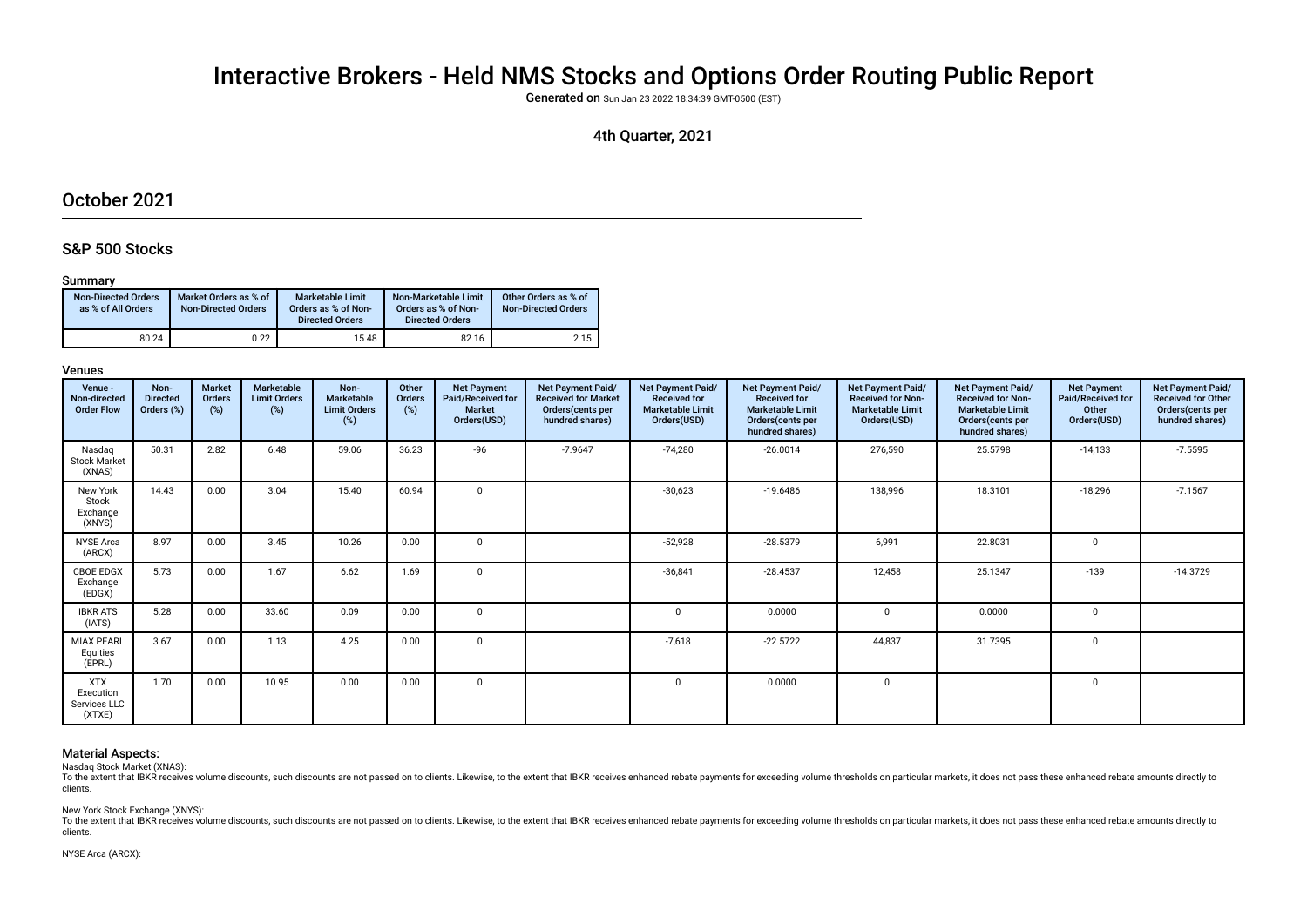To the extent that IBKR receives volume discounts, such discounts are not passed on to clients. Likewise, to the extent that IBKR receives enhanced rebate payments for exceeding volume thresholds on particular markets, it clients.

## CBOE EDGX Exchange (EDGX):

To the extent that JBKR receives volume discounts, such discounts are not passed on to clients. Likewise, to the extent that IBKR receives enhanced rebate payments for exceeding volume thresholds on particular markets, it clients.

# IBKR ATS (IATS):

IBKR operates the IBKR ATS in accordance with SEC Regulation ATS. IBKR uses the IBKR ATS to execute IBKR client orders against each other or against one or more professional liquidity providers who quote into the IBKR ATS ibkr.com/regulatoryreports.

# MIAX PEARL Equities (EPRL):

To the extent that IBKR receives volume discounts, such discounts are not passed on to clients. Likewise, to the extent that IBKR receives enhanced rebate payments for exceeding volume thresholds on particular markets, it clients.

# October 2021

# Non-S&P 500 Stocks

# Summary

| <b>Non-Directed Orders</b><br>as % of All Orders | Market Orders as % of<br><b>Non-Directed Orders</b> | <b>Marketable Limit</b><br>Orders as % of Non-<br><b>Directed Orders</b> | Non-Marketable Limit<br>Orders as % of Non-<br><b>Directed Orders</b> | Other Orders as % of<br><b>Non-Directed Orders</b> |
|--------------------------------------------------|-----------------------------------------------------|--------------------------------------------------------------------------|-----------------------------------------------------------------------|----------------------------------------------------|
| 88.71                                            | 0.23                                                | 22.50                                                                    | 73.72                                                                 | 3.55                                               |

| Venue -<br>Non-directed<br><b>Order Flow</b>   | Non-<br><b>Directed</b><br>Orders (%) | <b>Market</b><br>Orders<br>(%) | <b>Marketable</b><br><b>Limit Orders</b><br>(%) | Non-<br>Marketable<br><b>Limit Orders</b><br>(%) | Other<br>Orders<br>(%) | <b>Net Payment</b><br>Paid/Received for<br><b>Market</b><br>Orders(USD) | Net Payment Paid/<br><b>Received for Market</b><br>Orders(cents per<br>hundred shares) | Net Payment Paid/<br><b>Received for</b><br><b>Marketable Limit</b><br>Orders(USD) | <b>Net Payment Paid/</b><br><b>Received for</b><br><b>Marketable Limit</b><br>Orders(cents per<br>hundred shares) | Net Payment Paid/<br><b>Received for Non-</b><br><b>Marketable Limit</b><br>Orders(USD) | <b>Net Payment Paid/</b><br><b>Received for Non-</b><br><b>Marketable Limit</b><br>Orders (cents per<br>hundred shares) | <b>Net Payment</b><br>Paid/Received for<br>Other<br>Orders(USD) | Net Payment Paid/<br><b>Received for Other</b><br>Orders(cents per<br>hundred shares) |
|------------------------------------------------|---------------------------------------|--------------------------------|-------------------------------------------------|--------------------------------------------------|------------------------|-------------------------------------------------------------------------|----------------------------------------------------------------------------------------|------------------------------------------------------------------------------------|-------------------------------------------------------------------------------------------------------------------|-----------------------------------------------------------------------------------------|-------------------------------------------------------------------------------------------------------------------------|-----------------------------------------------------------------|---------------------------------------------------------------------------------------|
| Nasdag Stock<br>Market (XNAS)                  | 35.96                                 | 1.50                           | 9.95                                            | 43.69                                            | 42.36                  | $-88-$                                                                  | $-3.6751$                                                                              | $-1,424,316$                                                                       | $-26.3917$                                                                                                        | 3,394,373                                                                               | 21.8619                                                                                                                 | $-55,301$                                                       | $-6.9566$                                                                             |
| <b>NYSE Arca</b><br>(ARCX)                     | 17.10                                 | 0.00                           | 5.95                                            | 20.30                                            | 22.27                  | $\Omega$                                                                |                                                                                        | $-1,084,069$                                                                       | $-26.2570$                                                                                                        | 559,231                                                                                 | 21.6083                                                                                                                 | $-28,541$                                                       | $-12.2937$                                                                            |
| New York Stock<br>Exchange<br>(XNYS)           | 11.51                                 | 0.00                           | 1.95                                            | 13.62                                            | 28.97                  | $\Omega$                                                                |                                                                                        | $-227,611$                                                                         | $-23.1845$                                                                                                        | 731,554                                                                                 | 17.8426                                                                                                                 | $-38,117$                                                       | $-6.9988$                                                                             |
| <b>CBOE EDGX</b><br>Exchange<br>(EDGX)         | 8.70                                  | 0.00                           | 2.79                                            | 10.89                                            | 1.41                   | $\Omega$                                                                |                                                                                        | $-551,258$                                                                         | $-27.1479$                                                                                                        | 318,514                                                                                 | 21.2331                                                                                                                 | $-292$                                                          | $-11.5582$                                                                            |
| <b>IBKR ATS (IATS)</b>                         | 4.50                                  | 0.00                           | 19.52                                           | 0.15                                             | 0.00                   | $\mathbf 0$                                                             |                                                                                        | $\Omega$                                                                           | 0.0000                                                                                                            | $\mathbf 0$                                                                             | 0.0000                                                                                                                  | $\mathbf{0}$                                                    |                                                                                       |
| <b>MIAX PEARL</b><br>Equities (EPRL)           | 3.95                                  | 0.00                           | 1.27                                            | 4.98                                             | 0.00                   | $\Omega$                                                                |                                                                                        | $-104,067$                                                                         | $-22.9379$                                                                                                        | 513,749                                                                                 | 31.8848                                                                                                                 | $\mathbf 0$                                                     |                                                                                       |
| IEX (IEXG)                                     | 2.05                                  | 0.00                           | 7.26                                            | 0.55                                             | 0.15                   | $\mathbf 0$                                                             |                                                                                        | $-38,924$                                                                          | $-6.7450$                                                                                                         | $-6,239$                                                                                | $-5.0893$                                                                                                               | -9                                                              | $-7.2003$                                                                             |
| <b>MEMX LLC</b><br>(MEMX)                      | 1.72                                  | 0.00                           | 3.24                                            | 1.34                                             | 0.00                   | $\Omega$                                                                |                                                                                        | $-471,398$                                                                         | $-26.4116$                                                                                                        | 111,864                                                                                 | 26.2660                                                                                                                 | $\mathbf 0$                                                     |                                                                                       |
| <b>HRT</b> Execution<br>Services LLC<br>(HRTX) | 1.53                                  | 0.00                           | 6.81                                            | 0.00                                             | 0.00                   | $\Omega$                                                                |                                                                                        | 0                                                                                  | 0.0000                                                                                                            | $\mathbf 0$                                                                             |                                                                                                                         | $\mathbf 0$                                                     |                                                                                       |
| <b>UBS ATS (UBSA)</b>                          | 1.42                                  | 0.00                           | 6.31                                            | 0.00                                             | 0.00                   | $\Omega$                                                                |                                                                                        | $\Omega$                                                                           | 0.0000                                                                                                            | $\mathbf{0}$                                                                            |                                                                                                                         | $\mathbf 0$                                                     |                                                                                       |
| Citadel<br>Securities<br>"PRO" (CDRG)          | 1.41                                  | 0.00                           | 6.28                                            | 0.00                                             | 0.00                   | $\Omega$                                                                |                                                                                        | $\Omega$                                                                           | 0.0000                                                                                                            | $\Omega$                                                                                | 0.0000                                                                                                                  | $\mathbf 0$                                                     |                                                                                       |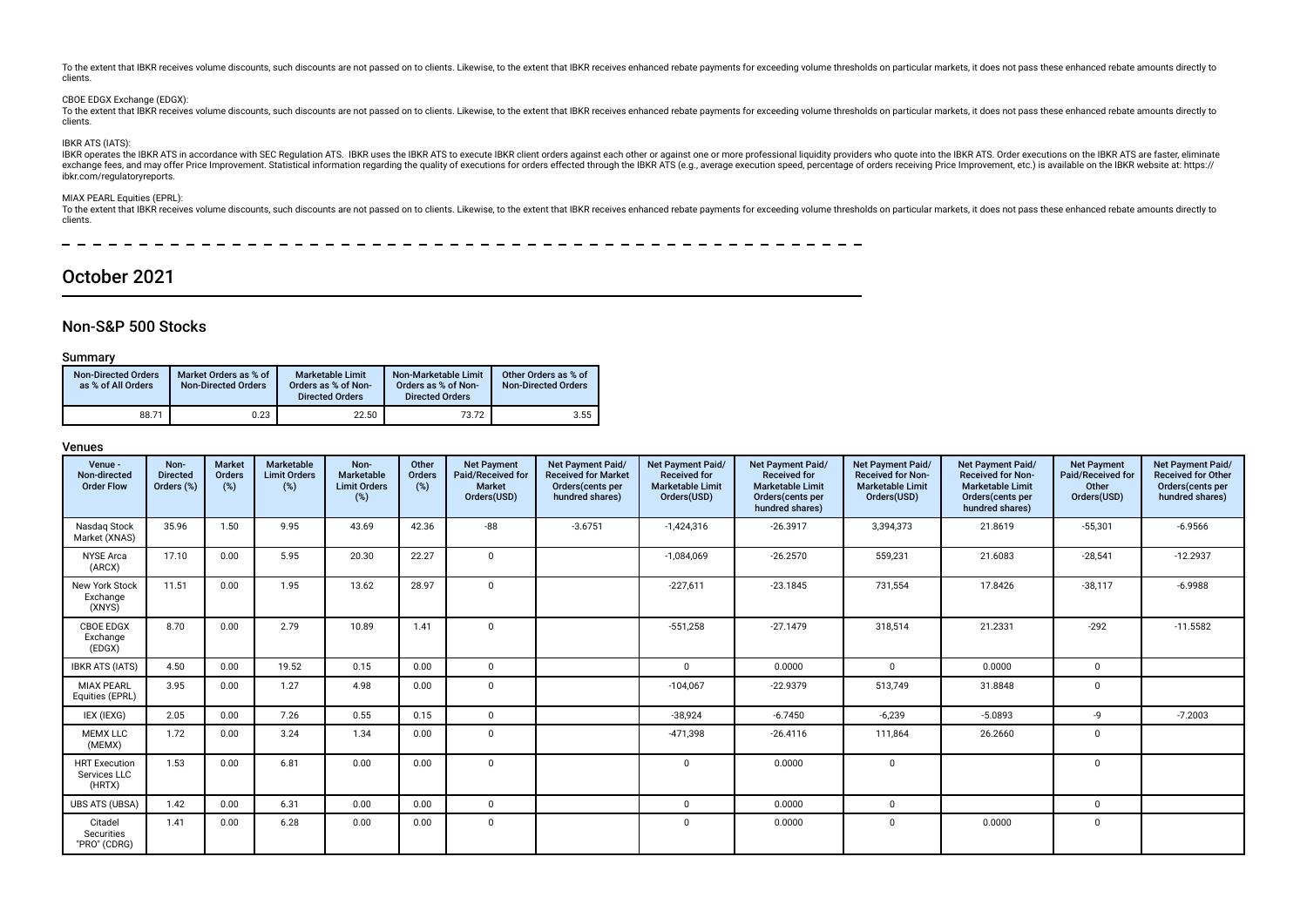| Venue -<br>Non-directed<br><b>Order Flow</b> | Non-<br><b>Directed</b><br>Orders (%) | <b>Market</b><br><b>Orders</b><br>(9) | Marketable<br><b>Limit Orders</b><br>(%) | Non-<br>Marketable<br><b>Limit Orders</b><br>(%) | Other<br><b>Orders</b><br>(9) | <b>Net Payment</b><br>Paid/Received for<br><b>Market</b><br>Orders(USD) | <b>Net Payment Paid/</b><br><b>Received for Market</b><br>Orders (cents per<br>hundred shares) | <b>Net Payment Paid/</b><br><b>Received for</b><br><b>Marketable Limit</b><br>Orders(USD) | <b>Net Payment Paid/</b><br><b>Received for</b><br><b>Marketable Limit</b><br>Orders (cents per<br>hundred shares) | Net Payment Paid/<br><b>Received for Non-</b><br><b>Marketable Limit</b><br>Orders(USD) | <b>Net Payment Paid/</b><br><b>Received for Non-</b><br><b>Marketable Limit</b><br>Orders (cents per<br>hundred shares) | <b>Net Payment</b><br>Paid/Received for<br>Other<br>Orders(USD) | <b>Net Payment Paid/</b><br><b>Received for Other</b><br>Orders (cents per<br>hundred shares) |
|----------------------------------------------|---------------------------------------|---------------------------------------|------------------------------------------|--------------------------------------------------|-------------------------------|-------------------------------------------------------------------------|------------------------------------------------------------------------------------------------|-------------------------------------------------------------------------------------------|--------------------------------------------------------------------------------------------------------------------|-----------------------------------------------------------------------------------------|-------------------------------------------------------------------------------------------------------------------------|-----------------------------------------------------------------|-----------------------------------------------------------------------------------------------|
| <b>CBOE BYX</b><br>Exchange<br>(BATY)        | 1.17                                  | 0.00                                  | 1.55                                     | .11                                              | 0.12                          |                                                                         |                                                                                                | 7,559                                                                                     | 1.1175                                                                                                             | $-3,686$                                                                                | $-8.6289$                                                                                                               |                                                                 | $-2.4832$                                                                                     |

Nasdaq Stock Market (XNAS):

To the extent that IBKR receives volume discounts, such discounts are not passed on to clients. Likewise, to the extent that IBKR receives enhanced rebate payments for exceeding volume thresholds on particular markets, it clients.

NYSE Arca (ARCX):

To the extent that IBKR receives volume discounts, such discounts are not passed on to clients. Likewise, to the extent that IBKR receives enhanced rebate payments for exceeding volume thresholds on particular markets, it clients.

New York Stock Exchange (XNYS):

To the extent that IBKR receives volume discounts, such discounts are not passed on to clients. Likewise, to the extent that IBKR receives enhanced rebate payments for exceeding volume thresholds on particular markets, it clients.

### CBOE EDGX Exchange (EDGX):

To the extent that IBKR receives volume discounts, such discounts are not passed on to clients. Likewise, to the extent that IBKR receives enhanced rebate payments for exceeding volume thresholds on particular markets, it clients.

### IBKR ATS (IATS):

IBKR operates the IBKR ATS in accordance with SEC Regulation ATS. IBKR uses the IBKR ATS to execute IBKR client orders against each other or against one or more professional liguidity providers who quote into the IBKR ATS. exchange fees, and may offer Price Improvement. Statistical information regarding the quality of executions for orders effected through the IBKR ATS (e.g., average execution speed, percentage of orders receiving Price Impr ibkr.com/regulatoryreports.

## MIAX PEARL Equities (EPRL):

To the extent that IBKR receives volume discounts, such discounts are not passed on to clients. Likewise, to the extent that IBKR receives enhanced rebate payments for exceeding volume thresholds on particular markets, it clients.

# MEMX LLC (MEMX):

To the extent that IBKR receives volume discounts, such discounts are not passed on to clients. Likewise, to the extent that IBKR receives enhanced rebate payments for exceeding volume thresholds on particular markets, it clients.

# CBOE BYX Exchange (BATY):

To the extent that JBKR receives volume discounts, such discounts are not passed on to clients. Likewise, to the extent that IBKR receives enhanced rebate payments for exceeding volume thresholds on particular markets, it clients.

# October 2021

# **Options**

# Summary

| <b>Non-Directed Orders</b><br>as % of All Orders | Market Orders as % of<br><b>Non-Directed Orders</b> | <b>Marketable Limit</b><br>Orders as % of Non-<br><b>Directed Orders</b> | Non-Marketable Limit<br>Orders as % of Non-<br><b>Directed Orders</b> | Other Orders as % of<br><b>Non-Directed Orders</b> |
|--------------------------------------------------|-----------------------------------------------------|--------------------------------------------------------------------------|-----------------------------------------------------------------------|----------------------------------------------------|
| 99.87                                            | 0.06                                                | 7.28                                                                     | 41.33                                                                 | 51.33                                              |

| Venue -<br>Non-directed<br><b>Order Flow</b> | Non-<br><b>Directed</b><br>Orders (%) | <b>Market</b><br>Orders | Marketable<br><b>Limit Orders</b> | Non-<br>Marketable<br><b>Limit Orders</b> | Other<br><b>Orders</b> | <b>Net Payment</b><br><b>Paid/Received for</b><br><b>Market</b><br>Orders(USD) | <b>Net Payment Paid/</b><br><b>Received for Market</b><br>Orders (cents per<br>hundred shares) | <b>Net Payment Paid/</b><br><b>Received for</b><br><b>Marketable Limit</b><br>Orders(USD) | <b>Net Payment Paid/</b><br><b>Received for</b><br><b>Marketable Limit</b><br>Orders (cents per | <b>Net Payment Paid/</b><br><b>Received for Non-</b><br><b>Marketable Limit</b><br>Orders(USD) | <b>Net Payment Paid/</b><br><b>Received for Non-</b><br><b>Marketable Limit</b><br>Orders(cents per | Net Payment<br><b>Paid/Received for</b><br>Other<br>Orders(USD) | <b>Net Payment Paid/</b><br><b>Received for Other</b><br>Orders(cents per<br>hundred shares) |
|----------------------------------------------|---------------------------------------|-------------------------|-----------------------------------|-------------------------------------------|------------------------|--------------------------------------------------------------------------------|------------------------------------------------------------------------------------------------|-------------------------------------------------------------------------------------------|-------------------------------------------------------------------------------------------------|------------------------------------------------------------------------------------------------|-----------------------------------------------------------------------------------------------------|-----------------------------------------------------------------|----------------------------------------------------------------------------------------------|
|                                              |                                       |                         |                                   |                                           |                        |                                                                                |                                                                                                |                                                                                           | hundred shares)                                                                                 |                                                                                                | hundred shares)                                                                                     |                                                                 |                                                                                              |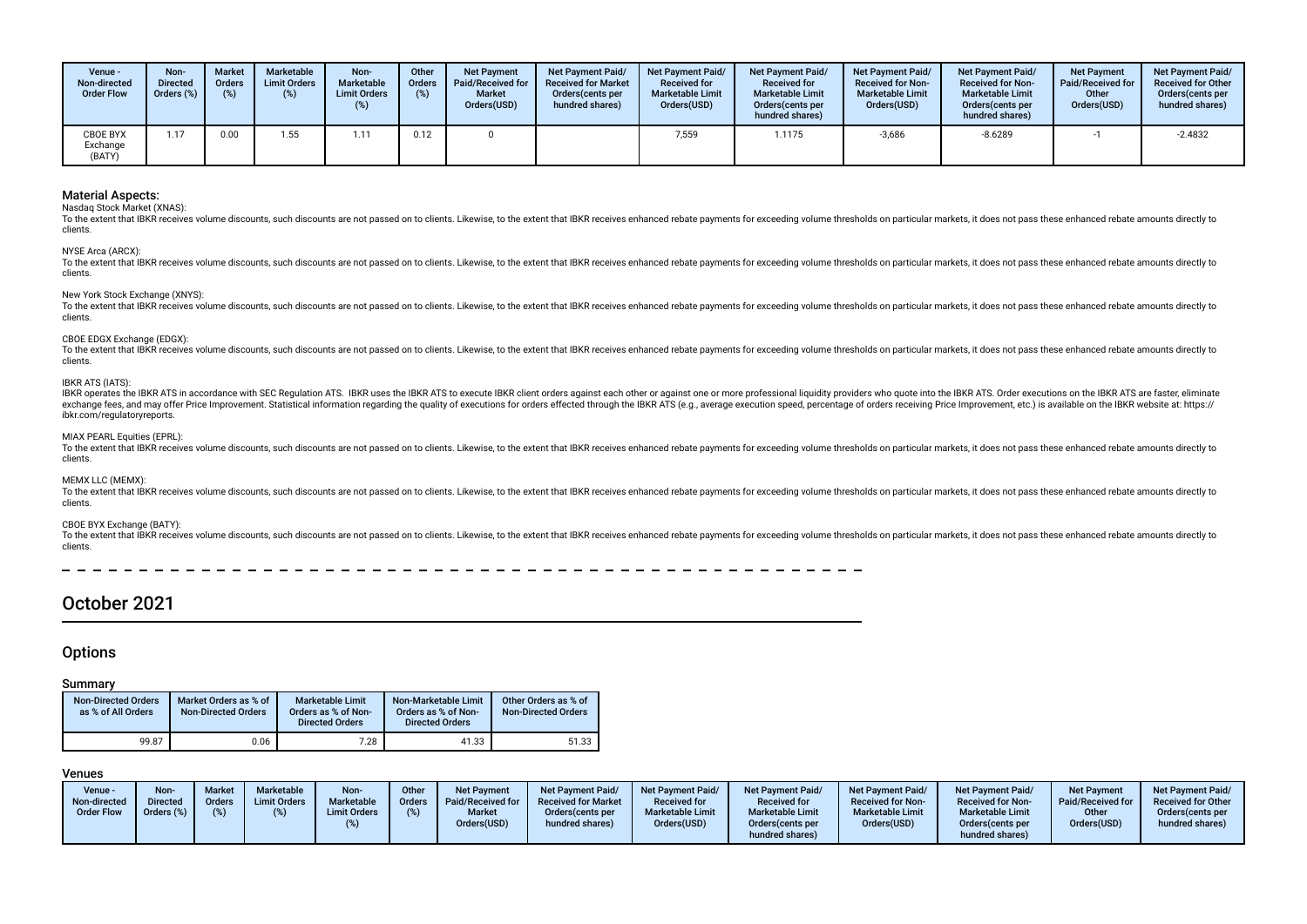| Venue -<br>Non-directed<br><b>Order Flow</b>          | Non-<br><b>Directed</b><br>Orders (%) | <b>Market</b><br>Orders<br>(%) | <b>Marketable</b><br><b>Limit Orders</b><br>(%) | Non-<br>Marketable<br><b>Limit Orders</b><br>$(\%)$ | Other<br>Orders<br>(%) | <b>Net Payment</b><br>Paid/Received for<br>Market<br>Orders(USD) | Net Payment Paid/<br><b>Received for Market</b><br>Orders (cents per<br>hundred shares) | Net Payment Paid/<br><b>Received for</b><br><b>Marketable Limit</b><br>Orders(USD) | Net Payment Paid/<br>Received for<br><b>Marketable Limit</b><br>Orders(cents per<br>hundred shares) | Net Payment Paid/<br><b>Received for Non-</b><br><b>Marketable Limit</b><br>Orders(USD) | Net Payment Paid/<br><b>Received for Non-</b><br><b>Marketable Limit</b><br>Orders(cents per<br>hundred shares) | <b>Net Payment</b><br>Paid/Received for<br>Other<br>Orders(USD) | Net Payment Paid/<br><b>Received for Other</b><br>Orders (cents per<br>hundred shares) |
|-------------------------------------------------------|---------------------------------------|--------------------------------|-------------------------------------------------|-----------------------------------------------------|------------------------|------------------------------------------------------------------|-----------------------------------------------------------------------------------------|------------------------------------------------------------------------------------|-----------------------------------------------------------------------------------------------------|-----------------------------------------------------------------------------------------|-----------------------------------------------------------------------------------------------------------------|-----------------------------------------------------------------|----------------------------------------------------------------------------------------|
| CBOE C2<br>Exchange<br>(C20X)                         | 15.90                                 | 10.05                          | 4.67                                            | 10.56                                               | 21.80                  | 1,562                                                            | 35.6662                                                                                 | $-785,686$                                                                         | $-42.3464$                                                                                          | 808,789                                                                                 | 39.4946                                                                                                         | 654,297                                                         | 26.4986                                                                                |
| <b>NYSE Arca</b><br>Options<br>(ARCO)                 | 13.92                                 | 32.37                          | 6.89                                            | 18.87                                               | 10.91                  | 1,555                                                            | 17.3866                                                                                 | $-634,434$                                                                         | $-56.7977$                                                                                          | 750,353                                                                                 | 57.5146                                                                                                         | 931,604                                                         | 41.9958                                                                                |
| Chicago<br><b>Board Options</b><br>Exchange<br>(XCBO) | 12.67                                 | 10.02                          | 6.18                                            | 16.34                                               | 10.64                  | $-782$                                                           | $-35.3010$                                                                              | 1,247,105                                                                          | 119.1401                                                                                            | $-72,483$                                                                               | $-1.9053$                                                                                                       | $-1,372,520$                                                    | $-34.0928$                                                                             |
| <b>MIAX Emerald</b><br>Exchange<br>(EMLD)             | 11.01                                 | 6.16                           | 2.92                                            | 8.74                                                | 13.98                  | 178                                                              | 36.2317                                                                                 | $-146,773$                                                                         | $-37.6930$                                                                                          | 1,053,726                                                                               | 42.8221                                                                                                         | 602,376                                                         | 29.6868                                                                                |
| Cboe EDGX<br>Options<br>Exchange<br>(EDGO)            | 10.61                                 | 0.00                           | 7.46                                            | 5.47                                                | 15.20                  | $\mathbf 0$                                                      |                                                                                         | 1,325,660                                                                          | 99.5018                                                                                             | 360,418                                                                                 | 13.0738                                                                                                         | 856,109                                                         | 48.9095                                                                                |
| Nasdag<br>Options<br>Market<br>(XNDQ)                 | 9.08                                  | 0.00                           | 7.23                                            | 20.70                                               | 0.00                   | $\Omega$                                                         |                                                                                         | $-910,103$                                                                         | $-43.5184$                                                                                          | 1,397,655                                                                               | 47.8866                                                                                                         | $\mathbf 0$                                                     |                                                                                        |
| Nasdaq ISE<br>(XISX)                                  | 8.21                                  | 25.81                          | 4.61                                            | 1.16                                                | 14.37                  | $-1,087$                                                         | $-9.8480$                                                                               | $-81,648$                                                                          | $-10.6189$                                                                                          | 163,156                                                                                 | 84.1108                                                                                                         | 614,062                                                         | 37.4375                                                                                |
| Nasdag PHLX<br>(XPHL)                                 | 6.84                                  | 1.10                           | 2.35                                            | 1.52                                                | 11.77                  | $-41$                                                            | $-16.2205$                                                                              | 717,049                                                                            | 87.0274                                                                                             | $-48$                                                                                   | $-0.0166$                                                                                                       | $-1,242$                                                        | $-0.1036$                                                                              |
| Cboe BZX<br>Options<br>Exchange<br>(BATS)             | 4.49                                  | 0.00                           | 5.15                                            | 9.97                                                | 0.00                   | $\mathbf 0$                                                      |                                                                                         | $-826,328$                                                                         | $-53.4584$                                                                                          | 1,165,761                                                                               | 68.5066                                                                                                         | $\mathbf 0$                                                     |                                                                                        |

CBOE C2 Exchange (C2OX):

To the extent that IBKR receives volume discounts, such discounts are not passed on to clients. Likewise, to the extent that IBKR receives enhanced rebate payments for exceeding volume thresholds on particular markets, it clients.

## NYSE Arca Options (ARCO):

To the extent that IBKR receives volume discounts, such discounts are not passed on to clients. Likewise, to the extent that IBKR receives enhanced rebate payments for exceeding volume thresholds on particular markets, it clients.

### Chicago Board Options Exchange (XCBO):

To the extent that IBKR receives volume discounts, such discounts are not passed on to clients. Likewise, to the extent that IBKR receives enhanced rebate payments for exceeding volume thresholds on particular markets, it clients.

# MIAX Emerald Exchange (EMLD):

To the extent that IBKR receives volume discounts, such discounts are not passed on to clients. Likewise, to the extent that IBKR receives enhanced rebate payments for exceeding volume thresholds on particular markets, it clients.

# Cboe EDGX Options Exchange (EDGO):

To the extent that IBKR receives volume discounts, such discounts are not passed on to clients. Likewise, to the extent that IBKR receives enhanced rebate payments for exceeding volume thresholds on particular markets, it clients.

#### Nasdaq Options Market (XNDQ):

To the extent that IBKR receives volume discounts, such discounts are not passed on to clients. Likewise, to the extent that IBKR receives enhanced rebate payments for exceeding volume thresholds on particular markets, it clients.

### Nasdaq ISE (XISX):

To the extent that IBKR receives volume discounts, such discounts are not passed on to clients. Likewise, to the extent that IBKR receives enhanced rebate payments for exceeding volume thresholds on particular markets, it clients.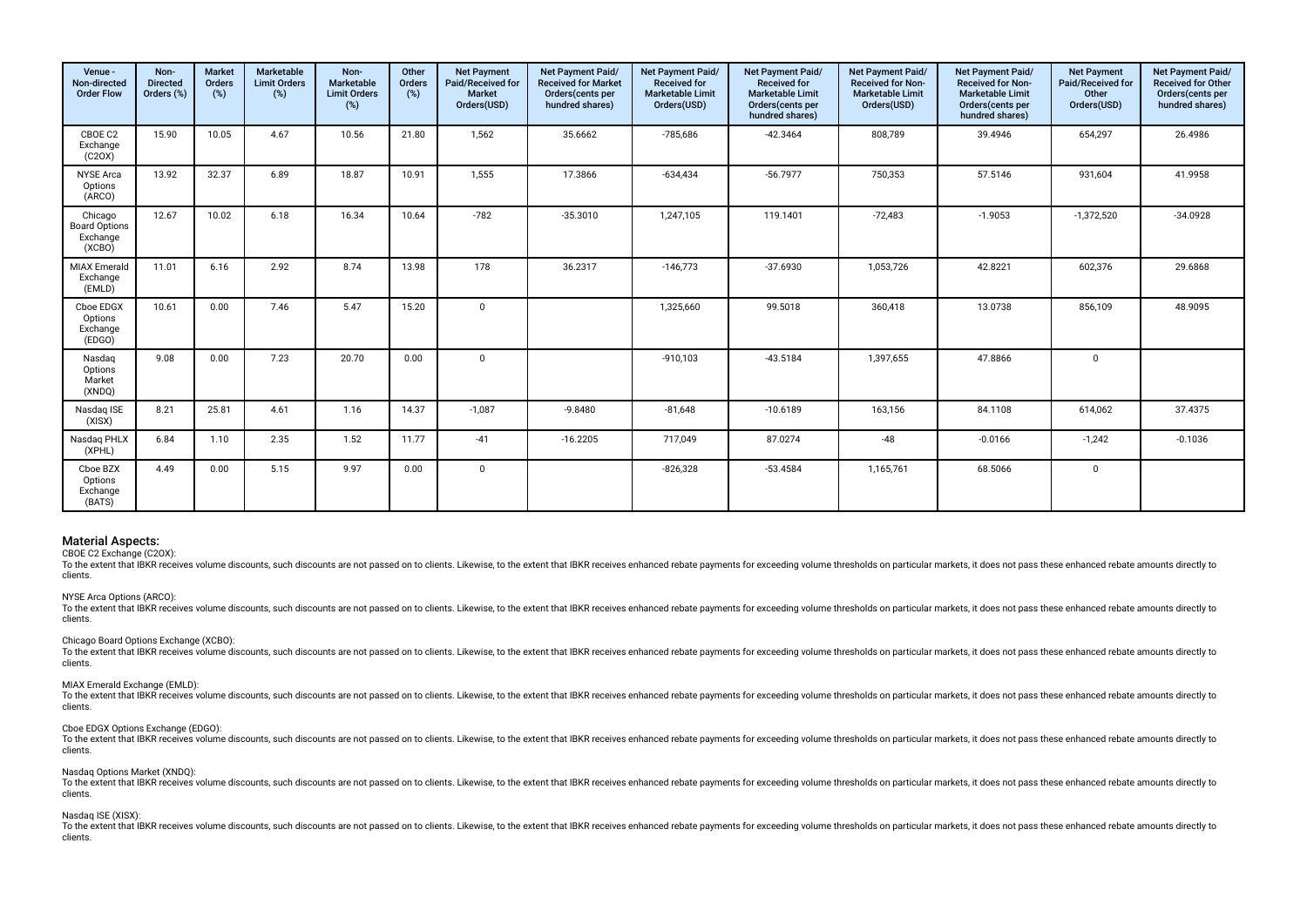### Nasdaq PHLX (XPHL):

To the extent that IBKR receives volume discounts, such discounts are not passed on to clients. Likewise, to the extent that IBKR receives enhanced rebate payments for exceeding volume thresholds on particular markets, it clients.

# Cboe BZX Options Exchange (BATS):

To the extent that IBKR receives volume discounts, such discounts are not passed on to clients. Likewise, to the extent that IBKR receives enhanced rebate payments for exceeding volume thresholds on particular markets, it clients.

# November 2021

# S&P 500 Stocks

# Summary

| <b>Non-Directed Orders</b><br>as % of All Orders | Market Orders as % of<br><b>Non-Directed Orders</b> | <b>Marketable Limit</b><br>Orders as % of Non-<br><b>Directed Orders</b> | Non-Marketable Limit<br>Orders as % of Non-<br><b>Directed Orders</b> | Other Orders as % of<br><b>Non-Directed Orders</b> |
|--------------------------------------------------|-----------------------------------------------------|--------------------------------------------------------------------------|-----------------------------------------------------------------------|----------------------------------------------------|
| 80.26                                            | 0.24                                                | 17.56                                                                    | 80.08                                                                 | 2.12                                               |

# Venues

| Venue -<br>Non-directed<br><b>Order Flow</b> | Non-<br><b>Directed</b><br>Orders (%) | <b>Market</b><br>Orders<br>(%) | Marketable<br><b>Limit Orders</b><br>(%) | Non-<br>Marketable<br><b>Limit Orders</b><br>(%) | Other<br>Orders<br>(%) | <b>Net Payment</b><br>Paid/Received for<br>Market<br>Orders(USD) | Net Payment Paid/<br><b>Received for Market</b><br>Orders(cents per<br>hundred shares) | Net Payment Paid/<br><b>Received for</b><br><b>Marketable Limit</b><br>Orders(USD) | Net Payment Paid/<br><b>Received for</b><br><b>Marketable Limit</b><br>Orders(cents per<br>hundred shares) | Net Payment Paid/<br><b>Received for Non-</b><br><b>Marketable Limit</b><br>Orders(USD) | Net Payment Paid/<br><b>Received for Non-</b><br><b>Marketable Limit</b><br>Orders(cents per<br>hundred shares) | <b>Net Payment</b><br>Paid/Received for<br>Other<br>Orders(USD) | Net Payment Paid/<br><b>Received for Other</b><br>Orders(cents per<br>hundred shares) |
|----------------------------------------------|---------------------------------------|--------------------------------|------------------------------------------|--------------------------------------------------|------------------------|------------------------------------------------------------------|----------------------------------------------------------------------------------------|------------------------------------------------------------------------------------|------------------------------------------------------------------------------------------------------------|-----------------------------------------------------------------------------------------|-----------------------------------------------------------------------------------------------------------------|-----------------------------------------------------------------|---------------------------------------------------------------------------------------|
| Nasdag<br><b>Stock Market</b><br>(XNAS)      | 51.13                                 | 4.49                           | 7.54                                     | 61.16                                            | 38.53                  | $-41$                                                            | $-6.8232$                                                                              | $-98,657$                                                                          | $-25.2086$                                                                                                 | 381,777                                                                                 | 25.7504                                                                                                         | $-12,704$                                                       | $-6.6817$                                                                             |
| New York<br>Stock<br>Exchange<br>(XNYS)      | 13.73                                 | 0.00                           | 2.83                                     | 14.97                                            | 58.28                  | $\mathbf 0$                                                      |                                                                                        | $-32,674$                                                                          | $-20.6418$                                                                                                 | 140,012                                                                                 | 18.0172                                                                                                         | $-17,617$                                                       | $-6.6670$                                                                             |
| <b>IBKR ATS</b><br>(IATS)                    | 6.56                                  | 0.00                           | 36.77                                    | 0.13                                             | 0.00                   | 0                                                                |                                                                                        | $\Omega$                                                                           | 0.0000                                                                                                     | $\Omega$                                                                                | 0.0000                                                                                                          | 0                                                               |                                                                                       |
| <b>MIAX PEARL</b><br>Equities<br>(EPRL)      | 6.18                                  | 0.00                           | 0.90                                     | 7.52                                             | 0.00                   | $\mathbf{0}$                                                     |                                                                                        | $-8,257$                                                                           | $-22.8088$                                                                                                 | 70,719                                                                                  | 31.6376                                                                                                         | 0                                                               |                                                                                       |
| <b>CBOE EDGX</b><br>Exchange<br>(EDGX)       | 5.88                                  | 0.00                           | 1.59                                     | 6.94                                             | 1.98                   | $\mathbf 0$                                                      |                                                                                        | $-36,250$                                                                          | $-27.7537$                                                                                                 | 16,301                                                                                  | 25.2734                                                                                                         | $-44$                                                           | $-9.2299$                                                                             |
| <b>NYSE Arca</b><br>(ARCX)                   | 2.85                                  | 0.00                           | 4.16                                     | 2.64                                             | 0.00                   | $\mathbf 0$                                                      |                                                                                        | $-69,956$                                                                          | $-28.2252$                                                                                                 | 7,828                                                                                   | 22.8105                                                                                                         | 0                                                               |                                                                                       |
| <b>NYSE</b><br>American<br>(XASE)            | 1.68                                  | 0.00                           | 0.20                                     | 2.05                                             | 0.00                   | $\mathbf 0$                                                      |                                                                                        | $-2,943$                                                                           | $-24.1725$                                                                                                 | 2,467                                                                                   | 24.6972                                                                                                         | $\mathbf 0$                                                     |                                                                                       |
| IEX (IEXG)                                   | 1.62                                  | 0.00                           | 5.86                                     | 0.73                                             | 0.27                   | $\mathbf 0$                                                      |                                                                                        | $-7,569$                                                                           | $-6.9338$                                                                                                  | $-2,019$                                                                                | $-7.3699$                                                                                                       | $-3$                                                            | $-7.3952$                                                                             |
| <b>MEMX LLC</b><br>(MEMX)                    | 1.43                                  | 0.00                           | 2.10                                     | 1.32                                             | 0.00                   | $\mathbf 0$                                                      |                                                                                        | $-34,576$                                                                          | $-25.9221$                                                                                                 | 4,212                                                                                   | 26.2757                                                                                                         | 0                                                               |                                                                                       |

## Material Aspects:

Nasdaq Stock Market (XNAS):

To the extent that IBKR receives volume discounts, such discounts are not passed on to clients. Likewise, to the extent that IBKR receives enhanced rebate payments for exceeding volume thresholds on particular markets, it clients.

## New York Stock Exchange (XNYS):

To the extent that IBKR receives yolume discounts, such discounts are not passed on to clients. Likewise, to the extent that IBKR receives enhanced rebate payments for exceeding volume thresholds on particular markets, it clients.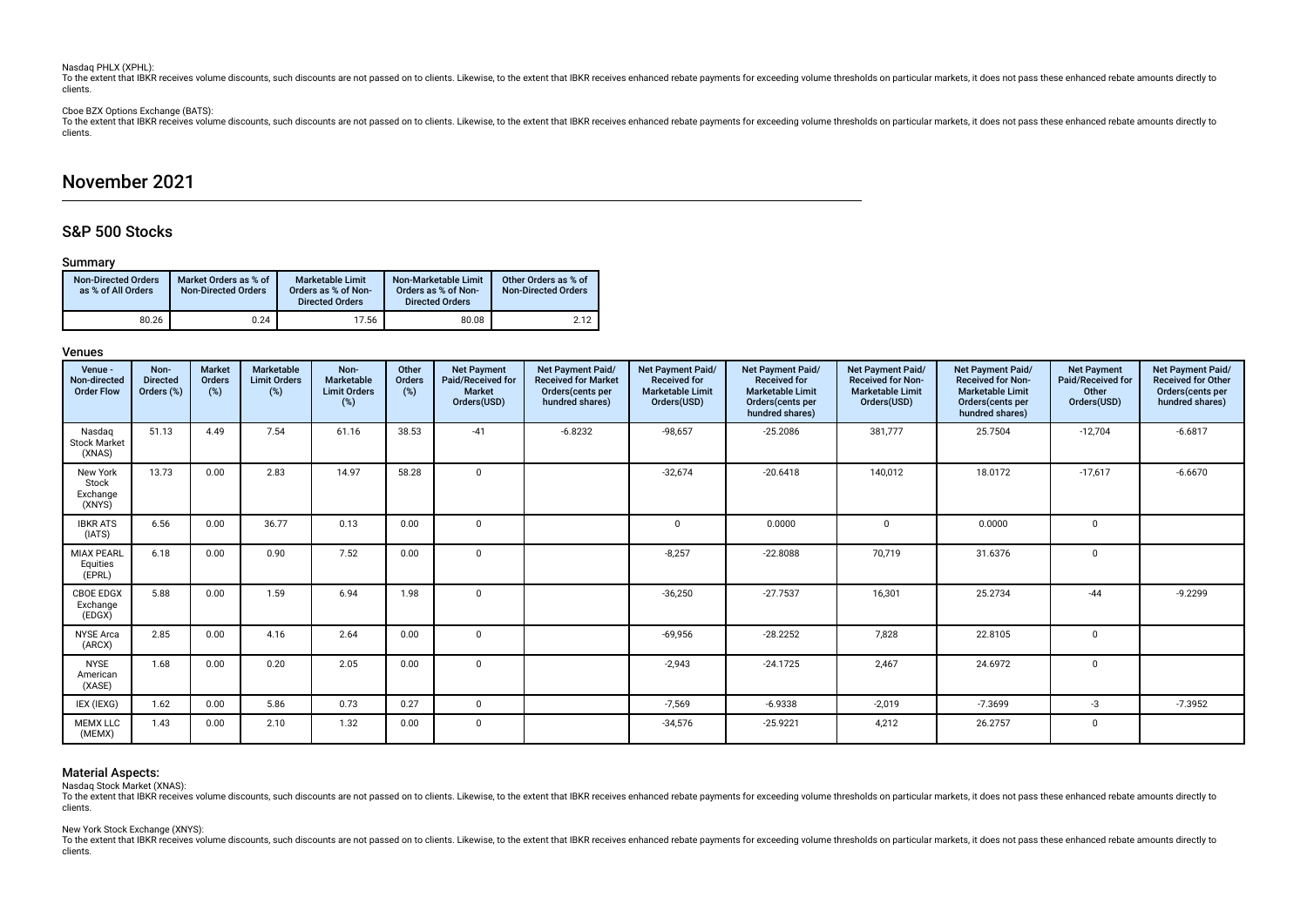| <b>IBKR ATS (IATS):</b><br>IBKR operates the IBKR ATS in accordance with SEC Regulation ATS. IBKR uses the IBKR ATS to execute IBKR client orders against each other or against one or more professional liguidity providers who quote into the IBKR ATS.<br>exchange fees, and may offer Price Improvement. Statistical information regarding the quality of executions for orders effected through the IBKR ATS (e.g., average execution speed, percentage of orders receiving Price Impr<br>ibkr.com/regulatoryreports. |
|----------------------------------------------------------------------------------------------------------------------------------------------------------------------------------------------------------------------------------------------------------------------------------------------------------------------------------------------------------------------------------------------------------------------------------------------------------------------------------------------------------------------------|
| MIAX PEARL Equities (EPRL):<br>To the extent that IBKR receives volume discounts, such discounts are not passed on to clients. Likewise, to the extent that IBKR receives enhanced rebate payments for exceeding volume thresholds on particular markets, it<br>clients.                                                                                                                                                                                                                                                   |
| CBOE EDGX Exchange (EDGX):<br>To the extent that IBKR receives volume discounts, such discounts are not passed on to clients. Likewise, to the extent that IBKR receives enhanced rebate payments for exceeding volume thresholds on particular markets, it<br>clients.                                                                                                                                                                                                                                                    |
| NYSE Arca (ARCX):<br>To the extent that IBKR receives volume discounts, such discounts are not passed on to clients. Likewise, to the extent that IBKR receives enhanced rebate payments for exceeding volume thresholds on particular markets, it<br>clients.                                                                                                                                                                                                                                                             |
| NYSE American (XASE):<br>To the extent that IBKR receives volume discounts, such discounts are not passed on to clients. Likewise, to the extent that IBKR receives enhanced rebate payments for exceeding volume thresholds on particular markets, it<br>clients.                                                                                                                                                                                                                                                         |
| MEMX LLC (MEMX):<br>To the extent that IBKR receives volume discounts, such discounts are not passed on to clients. Likewise, to the extent that IBKR receives enhanced rebate payments for exceeding volume thresholds on particular markets, it<br>clients.                                                                                                                                                                                                                                                              |
|                                                                                                                                                                                                                                                                                                                                                                                                                                                                                                                            |

# November 2021

# Non-S&P 500 Stocks

# Summary

| <b>Non-Directed Orders</b><br>as % of All Orders | Market Orders as % of<br><b>Non-Directed Orders</b> | <b>Marketable Limit</b><br>Orders as % of Non-<br><b>Directed Orders</b> | Non-Marketable Limit<br>Orders as % of Non-<br><b>Directed Orders</b> | Other Orders as % of<br><b>Non-Directed Orders</b> |
|--------------------------------------------------|-----------------------------------------------------|--------------------------------------------------------------------------|-----------------------------------------------------------------------|----------------------------------------------------|
| 89.26                                            | 0.25                                                | 24.00                                                                    | 72.33                                                                 | 3.42                                               |

| Venue -<br>Non-directed<br><b>Order Flow</b> | Non-<br><b>Directed</b><br>Orders (%) | Market<br>Orders<br>$(\%)$ | <b>Marketable</b><br><b>Limit Orders</b><br>$(\%)$ | Non-<br>Marketable<br><b>Limit Orders</b><br>(%) | Other<br>Orders<br>(%) | <b>Net Payment</b><br>Paid/Received for<br><b>Market</b><br>Orders(USD) | Net Payment Paid/<br><b>Received for Market</b><br>Orders (cents per<br>hundred shares) | Net Payment Paid/<br><b>Received for</b><br><b>Marketable Limit</b><br>Orders(USD) | <b>Net Payment Paid/</b><br><b>Received for</b><br><b>Marketable Limit</b><br>Orders(cents per<br>hundred shares) | Net Payment Paid/<br><b>Received for Non-</b><br><b>Marketable Limit</b><br>Orders(USD) | Net Payment Paid/<br><b>Received for Non-</b><br><b>Marketable Limit</b><br>Orders (cents per<br>hundred shares) | <b>Net Payment</b><br>Paid/Received for<br>Other<br>Orders(USD) | Net Payment Paid/<br><b>Received for Other</b><br>Orders (cents per<br>hundred shares) |
|----------------------------------------------|---------------------------------------|----------------------------|----------------------------------------------------|--------------------------------------------------|------------------------|-------------------------------------------------------------------------|-----------------------------------------------------------------------------------------|------------------------------------------------------------------------------------|-------------------------------------------------------------------------------------------------------------------|-----------------------------------------------------------------------------------------|------------------------------------------------------------------------------------------------------------------|-----------------------------------------------------------------|----------------------------------------------------------------------------------------|
| Nasdag Stock<br>Market (XNAS)                | 38.38                                 | 2.36                       | 10.02                                              | 47.68                                            | 43.47                  | $-62$                                                                   | $-2.2023$                                                                               | $-1,590,738$                                                                       | $-26.8883$                                                                                                        | 3,866,759                                                                               | 23.2590                                                                                                          | $-71,521$                                                       | $-6.4084$                                                                              |
| <b>NYSE Arca</b><br>(ARCX)                   | 11.54                                 | 0.00                       | 6.48                                               | 12.72                                            | 22.93                  |                                                                         |                                                                                         | $-1,225,430$                                                                       | $-27.1108$                                                                                                        | 555,032                                                                                 | 22.9860                                                                                                          | $-29,573$                                                       | $-11.7717$                                                                             |
| New York Stock<br>Exchange<br>(XNYS)         | 11.05                                 | 0.00                       | 1.81                                               | 13.38                                            | 27.28                  |                                                                         |                                                                                         | $-252,904$                                                                         | $-24.5587$                                                                                                        | 790,093                                                                                 | 17.6822                                                                                                          | $-43,890$                                                       | $-6.6149$                                                                              |
| CBOE EDGX<br>Exchange<br>(EDGX)              | 8.86                                  | 0.00                       | 2.77                                               | 11.27                                            | 1.13                   |                                                                         |                                                                                         | $-577,982$                                                                         | $-27.7562$                                                                                                        | 232,269                                                                                 | 17.0350                                                                                                          | $-553$                                                          | $-17.0661$                                                                             |
| <b>MIAX PEARL</b><br>Equities (EPRL)         | 5.26                                  | 0.00                       | 1.12                                               | 6.91                                             | 0.00                   |                                                                         |                                                                                         | $-116,359$                                                                         | $-23.1157$                                                                                                        | 555,107                                                                                 | 31.9324                                                                                                          | $\Omega$                                                        |                                                                                        |
| <b>IBKR ATS (IATS)</b>                       | 5.25                                  | 0.00                       | 21.39                                              | 0.16                                             | 0.00                   |                                                                         |                                                                                         | 0                                                                                  | 0.0000                                                                                                            |                                                                                         | 0.0000                                                                                                           | $\Omega$                                                        |                                                                                        |
| IEX (IEXG)                                   | 2.28                                  | 0.00                       | 7.40                                               | 0.67                                             | 0.44                   |                                                                         |                                                                                         | $-48,613$                                                                          | $-7.2158$                                                                                                         | $-8,481$                                                                                | $-5.7705$                                                                                                        | $-16$                                                           | $-7.4760$                                                                              |
| <b>NYSE American</b>                         | 1.87                                  | 0.00                       | 0.54                                               | 2.33                                             | 1.78                   |                                                                         |                                                                                         | $-80,535$                                                                          | $-23.8803$                                                                                                        | 31,457                                                                                  | 21.1340                                                                                                          | $-4,038$                                                        | $-5.0000$                                                                              |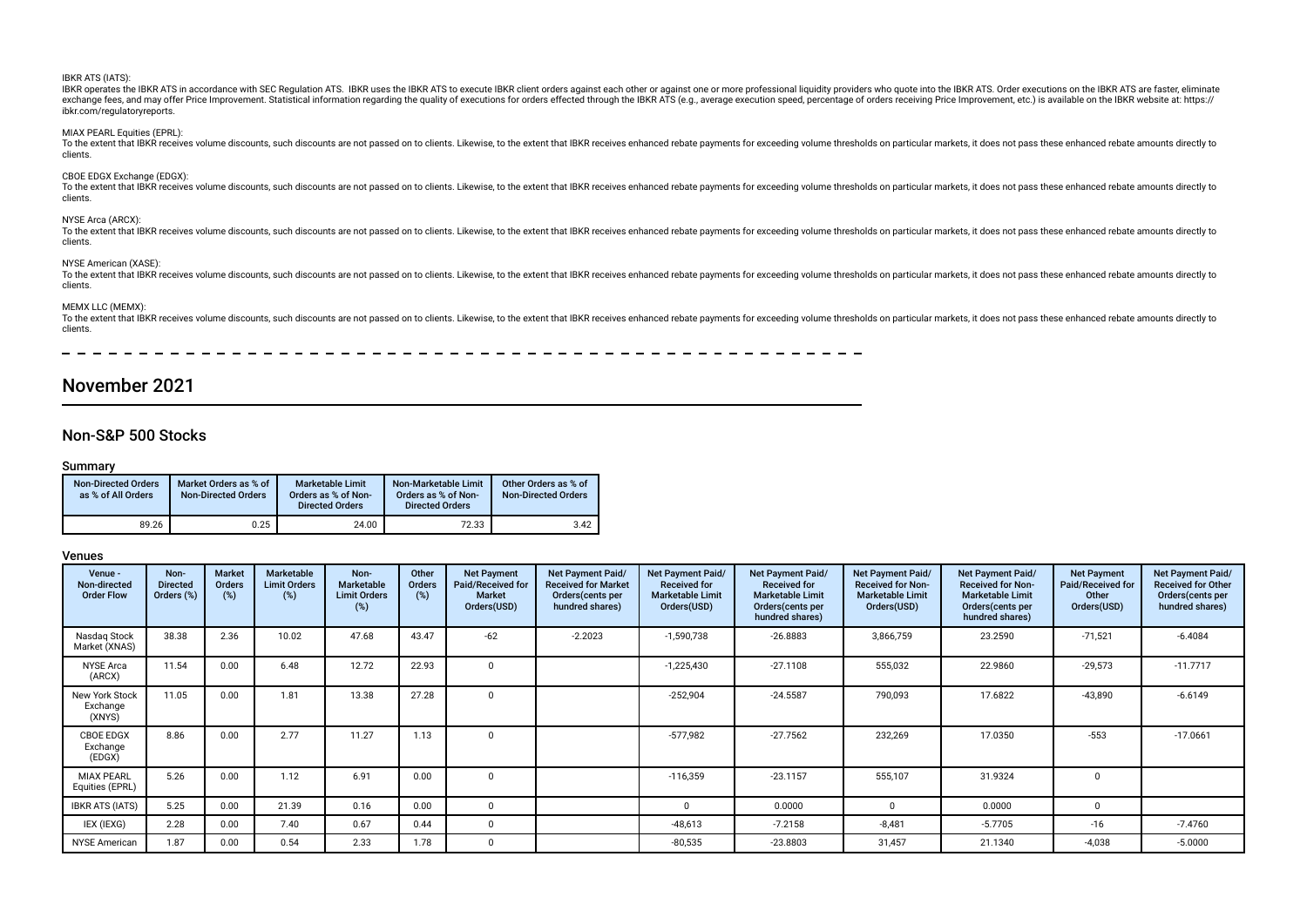| Venue -<br>Non-directed<br><b>Order Flow</b>   | Non-<br><b>Directed</b><br>Orders (%) | Market<br><b>Orders</b><br>(%) | Marketable<br><b>Limit Orders</b><br>$(\%)$ | Non-<br>Marketable<br><b>Limit Orders</b><br>(%) | Other<br>Orders<br>$(\%)$ | <b>Net Payment</b><br>Paid/Received for<br><b>Market</b><br>Orders(USD) | <b>Net Payment Paid/</b><br><b>Received for Market</b><br>Orders (cents per<br>hundred shares) | Net Payment Paid/<br><b>Received for</b><br><b>Marketable Limit</b><br>Orders(USD) | Net Payment Paid/<br><b>Received for</b><br><b>Marketable Limit</b><br>Orders(cents per<br>hundred shares) | Net Payment Paid/<br><b>Received for Non-</b><br><b>Marketable Limit</b><br>Orders(USD) | Net Payment Paid/<br><b>Received for Non-</b><br><b>Marketable Limit</b><br>Orders(cents per<br>hundred shares) | <b>Net Payment</b><br>Paid/Received for<br>Other<br>Orders(USD) | Net Payment Paid/<br><b>Received for Other</b><br>Orders(cents per<br>hundred shares) |
|------------------------------------------------|---------------------------------------|--------------------------------|---------------------------------------------|--------------------------------------------------|---------------------------|-------------------------------------------------------------------------|------------------------------------------------------------------------------------------------|------------------------------------------------------------------------------------|------------------------------------------------------------------------------------------------------------|-----------------------------------------------------------------------------------------|-----------------------------------------------------------------------------------------------------------------|-----------------------------------------------------------------|---------------------------------------------------------------------------------------|
| (XASE)                                         |                                       |                                |                                             |                                                  |                           |                                                                         |                                                                                                |                                                                                    |                                                                                                            |                                                                                         |                                                                                                                 |                                                                 |                                                                                       |
| <b>MEMX LLC</b><br>(MEMX)                      | 1.86                                  | 0.00                           | 3.36                                        | 1.45                                             | 0.00                      |                                                                         |                                                                                                | $-548.151$                                                                         | $-26.4193$                                                                                                 | 90,077                                                                                  | 26.0947                                                                                                         |                                                                 |                                                                                       |
| <b>UBS ATS (UBSA)</b>                          | 1.56                                  | 0.00                           | 6.48                                        | 0.00                                             | 0.00                      |                                                                         |                                                                                                |                                                                                    | 0.0000                                                                                                     |                                                                                         |                                                                                                                 |                                                                 |                                                                                       |
| <b>HRT Execution</b><br>Services LLC<br>(HRTX) | 1.44                                  | 0.00                           | 5.99                                        | 0.00                                             | 0.00                      |                                                                         |                                                                                                | $\Omega$                                                                           | 0.0000                                                                                                     | 0                                                                                       |                                                                                                                 |                                                                 |                                                                                       |
| Citadel<br>Securities<br>"PRO" (CDRG)          | 1.43                                  | 0.00                           | 5.95                                        | 0.00                                             | 0.00                      |                                                                         |                                                                                                |                                                                                    | 0.0000                                                                                                     |                                                                                         |                                                                                                                 |                                                                 |                                                                                       |

Nasdaq Stock Market (XNAS):

To the extent that IBKR receives volume discounts, such discounts are not passed on to clients. Likewise, to the extent that IBKR receives enhanced rebate payments for exceeding volume thresholds on particular markets, it clients.

### NYSE Arca (ARCX):

To the extent that IBKR receives volume discounts, such discounts are not passed on to clients. Likewise, to the extent that IBKR receives enhanced rebate payments for exceeding volume thresholds on particular markets, it clients.

### New York Stock Exchange (XNYS):

To the extent that IBKR receives yolume discounts, such discounts are not passed on to clients. Likewise, to the extent that IBKR receives enhanced rebate payments for exceeding yolume thresholds on particular markets, it clients.

### CBOE EDGX Exchange (EDGX):

To the extent that IBKR receives volume discounts, such discounts are not passed on to clients. Likewise, to the extent that IBKR receives enhanced rebate payments for exceeding volume thresholds on particular markets, it clients.

# MIAX PEARL Equities (EPRL):

To the extent that IBKR receives volume discounts, such discounts are not passed on to clients. Likewise, to the extent that IBKR receives enhanced rebate payments for exceeding volume thresholds on particular markets, it clients.

# IBKR ATS (IATS):

IBKR operates the IBKR ATS in accordance with SEC Regulation ATS. IBKR uses the IBKR ATS to execute IBKR client orders against each other or against one or more professional liguidity providers who quote into the IBKR ATS. exchange fees, and may offer Price Improvement. Statistical information regarding the quality of executions for orders effected through the IBKR ATS (e.g., average execution speed, percentage of orders receiving Price Impr ibkr.com/regulatoryreports.

#### NYSE American (XASE):

To the extent that IBKR receives volume discounts, such discounts are not passed on to clients. Likewise, to the extent that IBKR receives enhanced rebate payments for exceeding volume thresholds on particular markets, it clients.

### MEMX LLC (MEMX):

To the extent that IBKR receives volume discounts, such discounts are not passed on to clients. Likewise, to the extent that IBKR receives enhanced rebate payments for exceeding volume thresholds on particular markets, it clients.

# November 2021

# **Options**

# Summary

| <b>Non-Directed Orders</b><br>as % of All Orders | Market Orders as % of<br><b>Non-Directed Orders</b> | <b>Marketable Limit</b><br>Orders as % of Non-<br><b>Directed Orders</b> | Non-Marketable Limit<br>Orders as % of Non-<br><b>Directed Orders</b> | Other Orders as % of<br><b>Non-Directed Orders</b> |
|--------------------------------------------------|-----------------------------------------------------|--------------------------------------------------------------------------|-----------------------------------------------------------------------|----------------------------------------------------|
| 99.86                                            | 0.07                                                | 7.40                                                                     | 42.83                                                                 | 49.70                                              |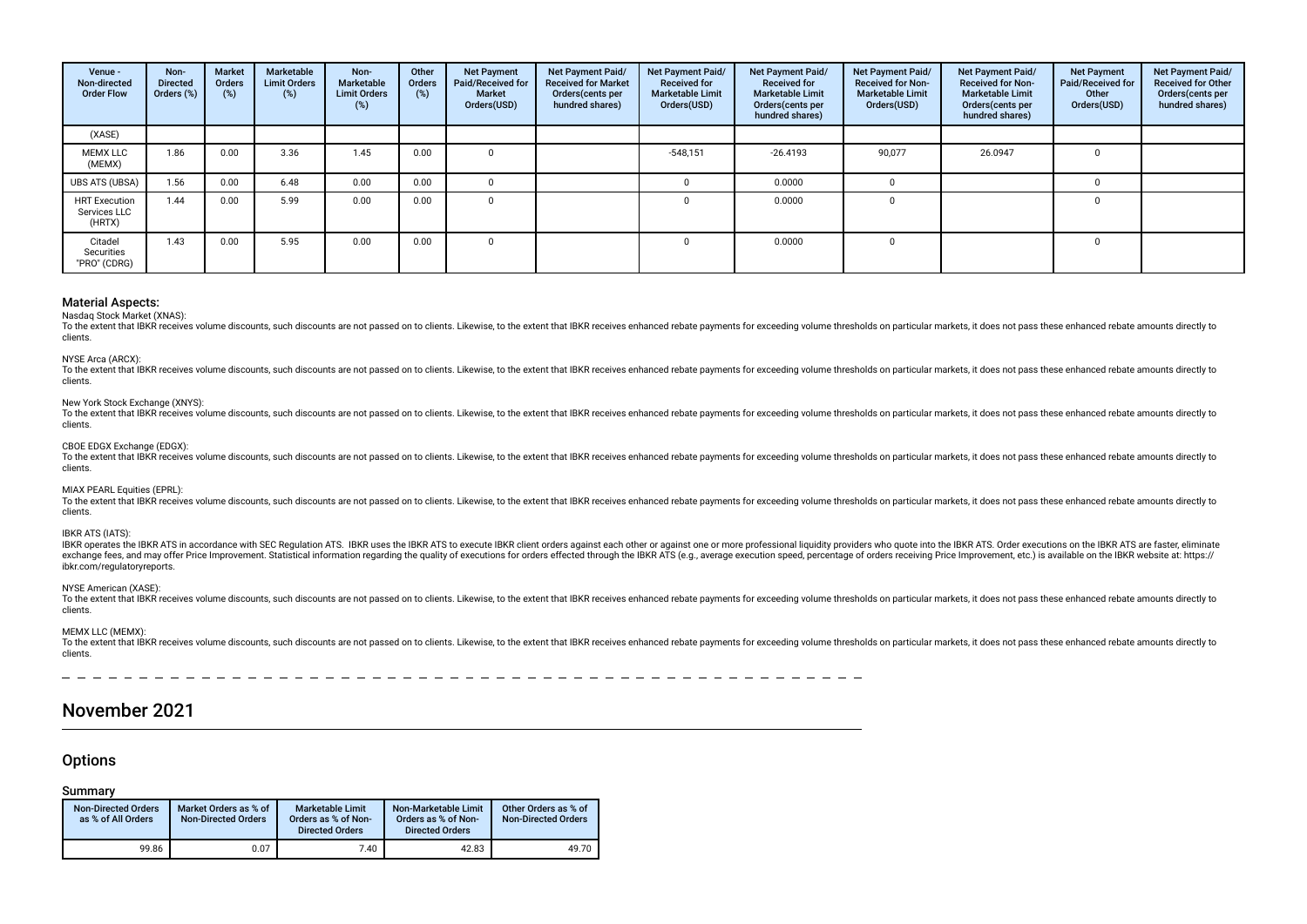### Venues

| Venue -<br>Non-directed<br><b>Order Flow</b>          | Non-<br><b>Directed</b><br>Orders (%) | <b>Market</b><br>Orders<br>(%) | Marketable<br><b>Limit Orders</b><br>(%) | Non-<br>Marketable<br><b>Limit Orders</b><br>$(\%)$ | Other<br>Orders<br>(%) | <b>Net Payment</b><br>Paid/Received for<br><b>Market</b><br>Orders(USD) | Net Payment Paid/<br><b>Received for Market</b><br>Orders(cents per<br>hundred shares) | Net Payment Paid/<br><b>Received for</b><br><b>Marketable Limit</b><br>Orders(USD) | Net Payment Paid/<br><b>Received for</b><br><b>Marketable Limit</b><br>Orders(cents per<br>hundred shares) | Net Payment Paid/<br><b>Received for Non-</b><br><b>Marketable Limit</b><br>Orders(USD) | Net Payment Paid/<br><b>Received for Non-</b><br><b>Marketable Limit</b><br>Orders(cents per<br>hundred shares) | <b>Net Payment</b><br>Paid/Received for<br>Other<br>Orders(USD) | Net Payment Paid/<br>Received for Other<br>Orders(cents per<br>hundred shares) |
|-------------------------------------------------------|---------------------------------------|--------------------------------|------------------------------------------|-----------------------------------------------------|------------------------|-------------------------------------------------------------------------|----------------------------------------------------------------------------------------|------------------------------------------------------------------------------------|------------------------------------------------------------------------------------------------------------|-----------------------------------------------------------------------------------------|-----------------------------------------------------------------------------------------------------------------|-----------------------------------------------------------------|--------------------------------------------------------------------------------|
| CBOE C2<br>Exchange<br>(C20X)                         | 14.92                                 | 7.68                           | 3.46                                     | 8.86                                                | 21.85                  | 2,790                                                                   | 37.2259                                                                                | -739,125                                                                           | $-42.3629$                                                                                                 | 888,638                                                                                 | 39.9319                                                                                                         | 847,503                                                         | 29.1630                                                                        |
| <b>NYSE Arca</b><br>Options<br>(ARCO)                 | 13.91                                 | 33.20                          | 6.31                                     | 18.80                                               | 10.80                  | 1,836                                                                   | 13.2400                                                                                | $-695,123$                                                                         | $-57.1091$                                                                                                 | 1,103,653                                                                               | 61.0344                                                                                                         | 1,018,326                                                       | 42.7242                                                                        |
| Chicago<br><b>Board Options</b><br>Exchange<br>(XCBO) | 12.61                                 | 7.31                           | 8.83                                     | 16.45                                               | 9.87                   | $-472$                                                                  | $-27.5672$                                                                             | 1,672,940                                                                          | 103.1100                                                                                                   | $-8,892$                                                                                | $-0.1920$                                                                                                       | $-1,205,085$                                                    | $-29.6767$                                                                     |
| <b>MIAX Emerald</b><br>Exchange<br>(EMLD)             | 11.66                                 | 4.42                           | 2.25                                     | 10.11                                               | 14.41                  | 779                                                                     | 45.1170                                                                                | $-148,377$                                                                         | $-37.5871$                                                                                                 | 1,443,246                                                                               | 42.8351                                                                                                         | 691,125                                                         | 29.9685                                                                        |
| Nasdaq<br>Options<br>Market<br>(XNDQ)                 | 10.60                                 | 0.00                           | 6.66                                     | 23.60                                               | 0.00                   | $\mathbf 0$                                                             |                                                                                        | $-954,420$                                                                         | $-42.3976$                                                                                                 | 2,034,158                                                                               | 48.4296                                                                                                         | $\mathbf 0$                                                     |                                                                                |
| Cboe EDGX<br>Options<br>Exchange<br>(EDGO)            | 10.18                                 | 0.00                           | 5.74                                     | 5.36                                                | 15.02                  | $\mathbf 0$                                                             |                                                                                        | 1,292,894                                                                          | 112.5525                                                                                                   | 385,364                                                                                 | 13.0534                                                                                                         | 1,158,413                                                       | 50.5866                                                                        |
| Nasdaq ISE<br>(XISX)                                  | 7.97                                  | 30.06                          | 4.29                                     | 1.02                                                | 14.47                  | $-739$                                                                  | $-3.4768$                                                                              | $-47,783$                                                                          | $-6.2135$                                                                                                  | 164,402                                                                                 | 83.3730                                                                                                         | 757,896                                                         | 36.8868                                                                        |
| Nasdag PHLX<br>(XPHL)                                 | 7.05                                  | 1.35                           | 4.72                                     | 1.49                                                | 12.20                  | $-1$                                                                    | $-0.1401$                                                                              | 1,097,238                                                                          | 68.0123                                                                                                    | 4,984                                                                                   | 1.4514                                                                                                          | 64                                                              | 0.0041                                                                         |
| Cboe BZX<br>Options<br>Exchange<br>(BATS)             | 3.50                                  | 0.00                           | 5.14                                     | 7.27                                                | 0.00                   | $\mathbf 0$                                                             |                                                                                        | -985,782                                                                           | $-53.5996$                                                                                                 | 962,517                                                                                 | 69.1191                                                                                                         | $\mathbf{0}$                                                    |                                                                                |

# Material Aspects:

CBOE C2 Exchange (C2OX):

To the extent that IBKR receives volume discounts, such discounts are not passed on to clients. Likewise, to the extent that IBKR receives enhanced rebate payments for exceeding volume thresholds on particular markets, it clients.

# NYSE Arca Options (ARCO):

To the extent that IBKR receives volume discounts, such discounts are not passed on to clients. Likewise, to the extent that IBKR receives enhanced rebate payments for exceeding volume thresholds on particular markets, it clients.

#### Chicago Board Options Exchange (XCBO):

To the extent that IBKR receives volume discounts, such discounts are not passed on to clients. Likewise, to the extent that IBKR receives enhanced rebate payments for exceeding volume thresholds on particular markets, it clients.

### MIAX Emerald Exchange (EMLD):

To the extent that IBKR receives volume discounts, such discounts are not passed on to clients. Likewise, to the extent that IBKR receives enhanced rebate payments for exceeding volume thresholds on particular markets, it clients.

### Nasdaq Options Market (XNDQ):

To the extent that IBKR receives yolume discounts, such discounts are not passed on to clients. Likewise, to the extent that IBKR receives enhanced rebate payments for exceeding yolume thresholds on particular markets, it clients.

## Cboe EDGX Options Exchange (EDGO):

To the extent that IBKR receives volume discounts, such discounts are not passed on to clients. Likewise, to the extent that IBKR receives enhanced rebate payments for exceeding volume thresholds on particular markets, it clients.

# Nasdaq ISE (XISX):

To the extent that IBKR receives volume discounts, such discounts are not passed on to clients. Likewise, to the extent that IBKR receives enhanced rebate payments for exceeding volume thresholds on particular markets, it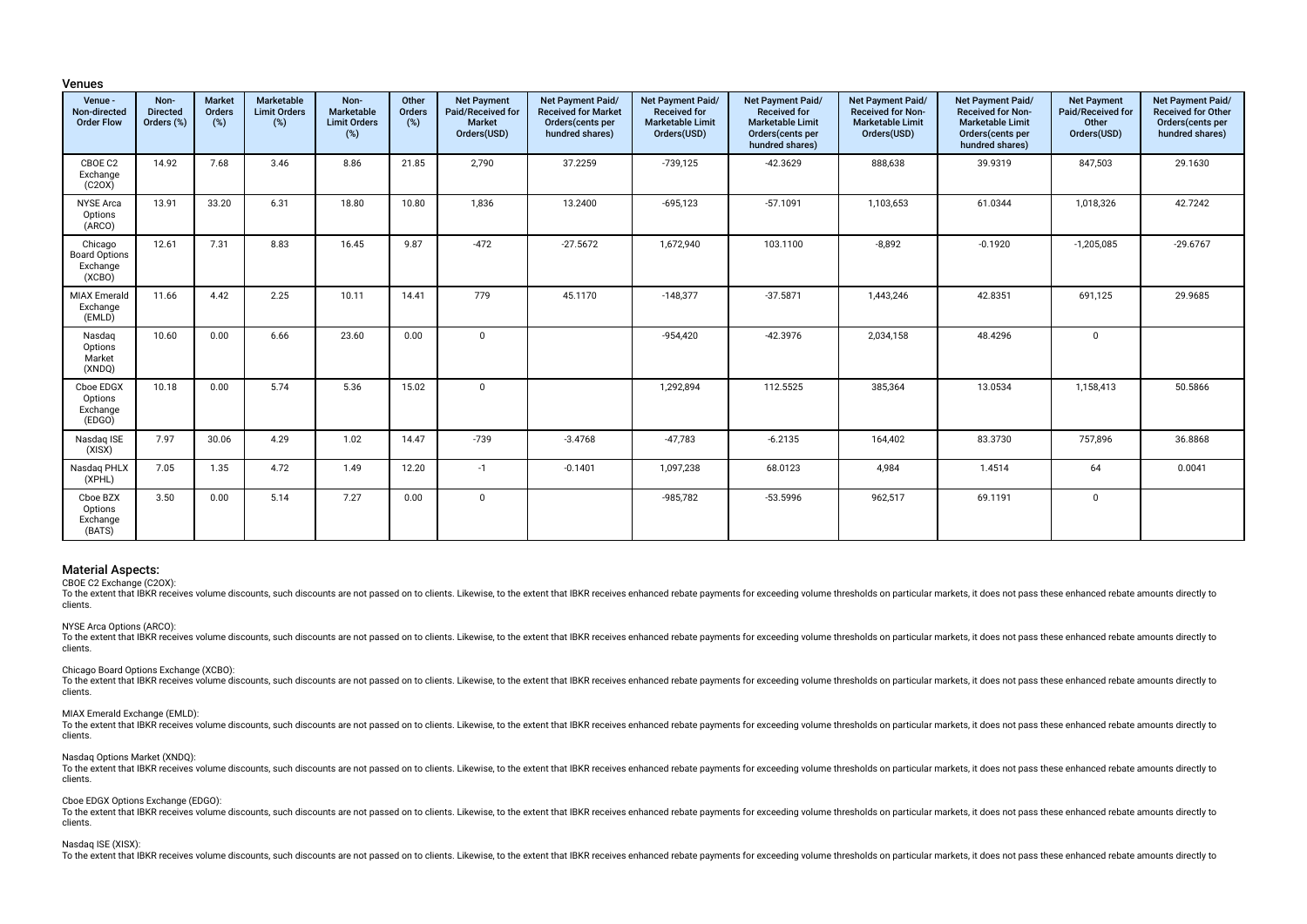clients.

# Nasdaq PHLX (XPHL):

To the extent that IBKR receives volume discounts, such discounts are not passed on to clients. Likewise, to the extent that IBKR receives enhanced rebate payments for exceeding volume thresholds on particular markets, it clients.

Cboe BZX Options Exchange (BATS):

To the extent that lBKR receives volume discounts, such discounts are not passed on to clients. Likewise, to the extent that IBKR receives enhanced rebate payments for exceeding volume thresholds on particular markets, it clients.

# December 2021

# S&P 500 Stocks

# Summary

| <b>Non-Directed Orders</b><br>as % of All Orders | Market Orders as % of<br><b>Non-Directed Orders</b> | <b>Marketable Limit</b><br>Orders as % of Non-<br><b>Directed Orders</b> | Non-Marketable Limit<br>Orders as % of Non-<br><b>Directed Orders</b> | Other Orders as % of<br><b>Non-Directed Orders</b> |
|--------------------------------------------------|-----------------------------------------------------|--------------------------------------------------------------------------|-----------------------------------------------------------------------|----------------------------------------------------|
| 71.18                                            | 0.33                                                | 17.06                                                                    | 80.74                                                                 | 1.87                                               |

# Venues

| Venue -<br>Non-directed<br><b>Order Flow</b> | Non-<br><b>Directed</b><br>Orders (%) | <b>Market</b><br>Orders<br>(%) | Marketable<br><b>Limit Orders</b><br>(%) | Non-<br>Marketable<br><b>Limit Orders</b><br>(%) | Other<br>Orders<br>(%) | <b>Net Payment</b><br>Paid/Received for<br><b>Market</b><br>Orders(USD) | Net Payment Paid/<br><b>Received for Market</b><br>Orders(cents per<br>hundred shares) | Net Payment Paid/<br><b>Received for</b><br><b>Marketable Limit</b><br>Orders(USD) | Net Payment Paid/<br><b>Received for</b><br><b>Marketable Limit</b><br>Orders(cents per<br>hundred shares) | Net Payment Paid/<br><b>Received for Non-</b><br><b>Marketable Limit</b><br>Orders(USD) | Net Payment Paid/<br><b>Received for Non-</b><br><b>Marketable Limit</b><br>Orders(cents per<br>hundred shares) | <b>Net Payment</b><br>Paid/Received for<br>Other<br>Orders(USD) | Net Payment Paid/<br><b>Received for Other</b><br>Orders(cents per<br>hundred shares) |
|----------------------------------------------|---------------------------------------|--------------------------------|------------------------------------------|--------------------------------------------------|------------------------|-------------------------------------------------------------------------|----------------------------------------------------------------------------------------|------------------------------------------------------------------------------------|------------------------------------------------------------------------------------------------------------|-----------------------------------------------------------------------------------------|-----------------------------------------------------------------------------------------------------------------|-----------------------------------------------------------------|---------------------------------------------------------------------------------------|
| Nasdag<br><b>Stock Market</b><br>(XNAS)      | 52.46                                 | 2.89                           | 7.20                                     | 62.60                                            | 36.34                  | $-10$                                                                   | $-2.1428$                                                                              | $-82,750$                                                                          | $-23.1533$                                                                                                 | 361,451                                                                                 | 25.6261                                                                                                         | $-21,401$                                                       | $-7.7071$                                                                             |
| New York<br>Stock<br>Exchange<br>(XNYS)      | 14.01                                 | 0.00                           | 2.46                                     | 15.43                                            | 60.65                  | $\mathbf 0$                                                             |                                                                                        | $-28,261$                                                                          | $-20.3191$                                                                                                 | 147.297                                                                                 | 18.1640                                                                                                         | $-20,066$                                                       | $-7.1686$                                                                             |
| <b>IBKR ATS</b><br>(IATS)                    | 6.42                                  | 0.00                           | 37.17                                    | 0.10                                             | 0.00                   | $\Omega$                                                                |                                                                                        | $\Omega$                                                                           | 0.0000                                                                                                     | $\Omega$                                                                                | 0.0000                                                                                                          | $\Omega$                                                        |                                                                                       |
| <b>CBOE EDGX</b><br>Exchange<br>(EDGX)       | 6.03                                  | 0.00                           | 1.49                                     | 7.11                                             | 1.66                   | $\mathbf 0$                                                             |                                                                                        | $-30,096$                                                                          | $-26.7868$                                                                                                 | 10,882                                                                                  | 24.8679                                                                                                         | $-39$                                                           | $-8.6411$                                                                             |
| <b>MIAX PEARL</b><br>Equities<br>(EPRL)      | 5.28                                  | 0.00                           | 0.96                                     | 6.34                                             | 0.00                   | $\mathbf 0$                                                             |                                                                                        | $-8,204$                                                                           | $-21.5801$                                                                                                 | 64,613                                                                                  | 31.5576                                                                                                         | $\mathbf 0$                                                     |                                                                                       |
| <b>NYSE</b><br>American<br>(XASE)            | 1.92                                  | 0.00                           | 0.21                                     | 2.33                                             | 0.00                   | 0                                                                       |                                                                                        | $-2.803$                                                                           | $-24.2333$                                                                                                 | 2.852                                                                                   | 24.7781                                                                                                         | $\mathbf 0$                                                     |                                                                                       |
| IEX (IEXG)                                   | 1.66                                  | 0.00                           | 6.34                                     | 0.71                                             | 0.33                   | $\mathbf 0$                                                             |                                                                                        | $-7,364$                                                                           | $-6.2078$                                                                                                  | $-985$                                                                                  | $-4.0241$                                                                                                       | $-2$                                                            | $-6.8898$                                                                             |
| <b>NYSE Arca</b><br>(ARCX)                   | 1.65                                  | 0.00                           | 3.32                                     | 1.34                                             | 0.00                   | $\mathbf 0$                                                             |                                                                                        | $-51,747$                                                                          | $-27.4969$                                                                                                 | 6,024                                                                                   | 22.9285                                                                                                         | $\mathbf 0$                                                     |                                                                                       |
| <b>MEMX LLC</b><br>(MEMX)                    | 1.59                                  | 0.00                           | 2.32                                     | 1.48                                             | 0.00                   | 0                                                                       |                                                                                        | $-37,118$                                                                          | $-25.5024$                                                                                                 | 3,129                                                                                   | 25.9649                                                                                                         | 0                                                               |                                                                                       |

# Material Aspects:

Nasdaq Stock Market (XNAS):

To the extent that IBKR receives volume discounts, such discounts are not passed on to clients. Likewise, to the extent that IBKR receives enhanced rebate payments for exceeding volume thresholds on particular markets, it clients.

New York Stock Exchange (XNYS):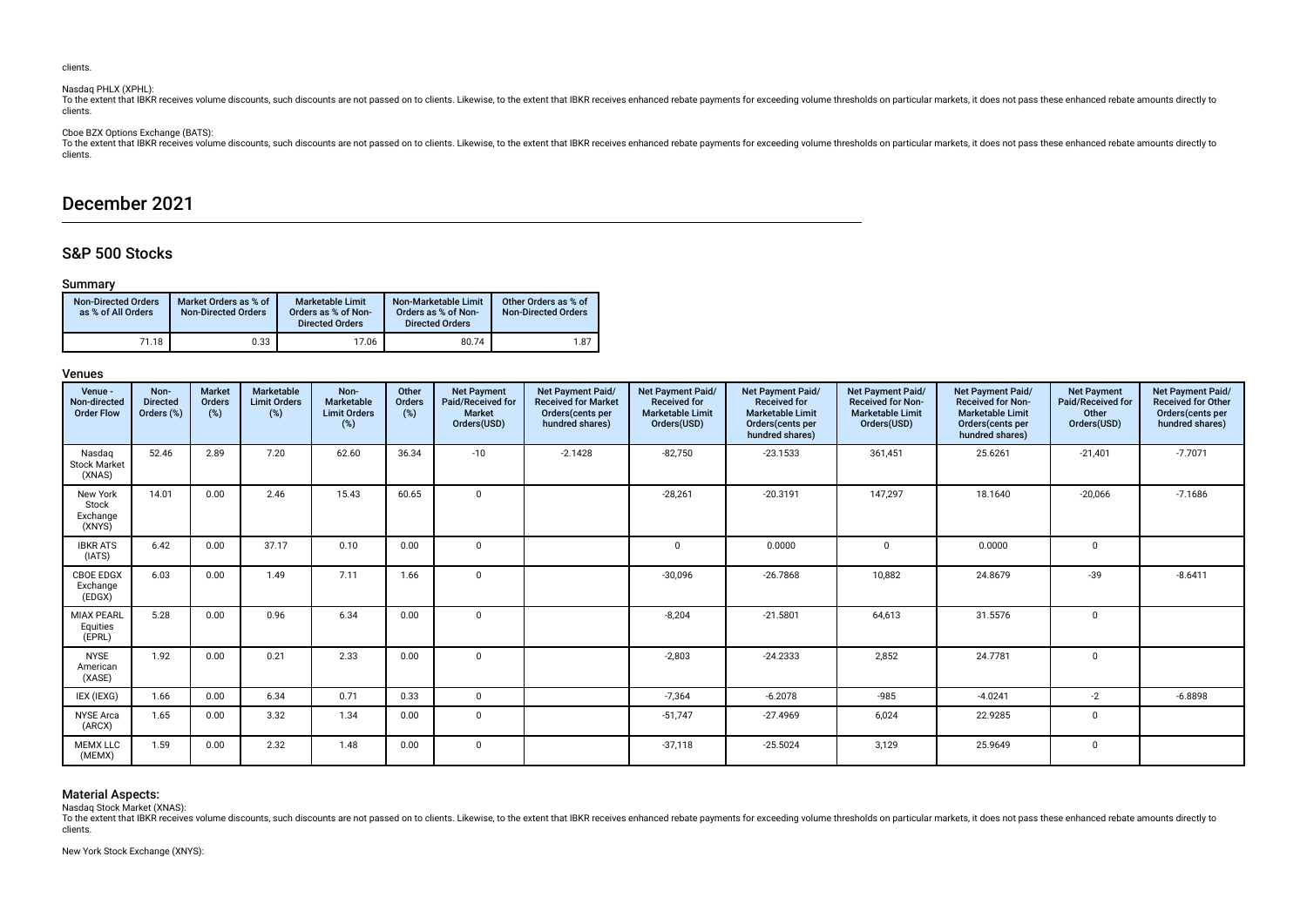To the extent that IBKR receives volume discounts, such discounts are not passed on to clients. Likewise, to the extent that IBKR receives enhanced rebate payments for exceeding volume thresholds on particular markets, it clients. IBKR ATS (IATS): IBKR operates the IBKR ATS in accordance with SEC Regulation ATS. IBKR uses the IBKR ATS to execute IBKR client orders against each other or against one or more professional liquidity providers who quote into the IBKR ATS. exchange fees, and may offer Price Improvement. Statistical information regarding the quality of executions for orders effected through the IBKR ATS (e.g., average execution speed, percentage of orders receiving Price Impr ibkr.com/regulatoryreports. CBOE EDGX Exchange (EDGX): To the extent that IBKR receives volume discounts, such discounts are not passed on to clients. Likewise, to the extent that IBKR receives enhanced rebate payments for exceeding volume thresholds on particular markets, it clients. MIAX PEARL Equities (EPRL): To the extent that IBKR receives volume discounts, such discounts are not passed on to clients. Likewise, to the extent that IBKR receives enhanced rebate payments for exceeding volume thresholds on particular markets, it clients. NYSE American (XASE): To the extent that IBKR receives volume discounts, such discounts are not passed on to clients. Likewise, to the extent that IBKR receives ephanced rebate payments for exceeding volume thresholds on particular markets, it clients. NYSE Arca (ARCX):

To the extent that IBKR receives volume discounts, such discounts are not passed on to clients. Likewise, to the extent that IBKR receives enhanced rebate payments for exceeding volume thresholds on particular markets, it clients.

#### MEMX LLC (MEMX):

To the extent that JBKR receives volume discounts, such discounts are not passed on to clients. Likewise, to the extent that IBKR receives enhanced rebate payments for exceeding volume thresholds on particular markets, it clients.

# December 2021

# Non-S&P 500 Stocks

### Summary

| <b>Non-Directed Orders</b><br>as % of All Orders | Market Orders as % of<br><b>Non-Directed Orders</b> | <b>Marketable Limit</b><br>Orders as % of Non-<br><b>Directed Orders</b> | Non-Marketable Limit<br>Orders as % of Non-<br><b>Directed Orders</b> | Other Orders as % of<br><b>Non-Directed Orders</b> |
|--------------------------------------------------|-----------------------------------------------------|--------------------------------------------------------------------------|-----------------------------------------------------------------------|----------------------------------------------------|
| 84.07                                            | 0.23                                                | 23.12                                                                    | 73.76                                                                 | 2.89                                               |

| Venue -<br>Non-directed<br><b>Order Flow</b> | Non-<br><b>Directed</b><br>Orders (%) | Market<br>Orders<br>(%) | <b>Marketable</b><br><b>Limit Orders</b><br>(%) | Non-<br><b>Marketable</b><br><b>Limit Orders</b><br>(%) | Other<br>Orders<br>(%) | <b>Net Payment</b><br>Paid/Received for<br><b>Market</b><br>Orders(USD) | Net Payment Paid/<br><b>Received for Market</b><br>Orders (cents per<br>hundred shares) | Net Payment Paid/<br><b>Received for</b><br><b>Marketable Limit</b><br>Orders(USD) | Net Payment Paid/<br><b>Received for</b><br><b>Marketable Limit</b><br>Orders(cents per<br>hundred shares) | Net Payment Paid/<br><b>Received for Non-</b><br><b>Marketable Limit</b><br>Orders(USD) | Net Payment Paid/<br><b>Received for Non-</b><br><b>Marketable Limit</b><br>Orders (cents per<br>hundred shares) | <b>Net Payment</b><br>Paid/Received for<br>Other<br>Orders(USD) | Net Payment Paid/<br><b>Received for Other</b><br>Orders (cents per<br>hundred shares) |
|----------------------------------------------|---------------------------------------|-------------------------|-------------------------------------------------|---------------------------------------------------------|------------------------|-------------------------------------------------------------------------|-----------------------------------------------------------------------------------------|------------------------------------------------------------------------------------|------------------------------------------------------------------------------------------------------------|-----------------------------------------------------------------------------------------|------------------------------------------------------------------------------------------------------------------|-----------------------------------------------------------------|----------------------------------------------------------------------------------------|
| Nasdag Stock<br>Market (XNAS)                | 34.38                                 | 1.13                    | 8.93                                            | 42.27                                                   | 39.13                  | $-55$                                                                   | $-3.1471$                                                                               | $-1,208,780$                                                                       | $-26.4564$                                                                                                 | 3,111,652                                                                               | 23.7140                                                                                                          | $-57,881$                                                       | $-6.6675$                                                                              |
| <b>NYSE Arca</b><br>(ARCX)                   | 14.23                                 | 0.00                    | 5.95                                            | 16.32                                                   | 28.43                  | $\Omega$                                                                |                                                                                         | $-843,117$                                                                         | $-26.8429$                                                                                                 | 679,894                                                                                 | 23.0202                                                                                                          | $-33,377$                                                       | $-11.6275$                                                                             |
| New York Stock<br>Exchange<br>(XNYS)         | 11.84                                 | 0.00                    | 1.75                                            | 14.49                                                   | 26.03                  |                                                                         |                                                                                         | $-222,536$                                                                         | $-24.7374$                                                                                                 | 712,503                                                                                 | 17.1116                                                                                                          | $-36,540$                                                       | $-7.3028$                                                                              |
| CBOE EDGX<br>Exchange<br>(EDGX)              | 9.71                                  | 0.00                    | 2.67                                            | 12.26                                                   | 1.76                   |                                                                         |                                                                                         | $-428,272$                                                                         | $-27.4014$                                                                                                 | 127,449                                                                                 | 20.2893                                                                                                          | $-191$                                                          | $-11.7383$                                                                             |
| <b>MIAX PEARL</b><br>Equities (EPRL)         | 4.93                                  | 0.00                    | 1.29                                            | 6.27                                                    | 0.00                   |                                                                         |                                                                                         | $-111,261$                                                                         | $-23.5006$                                                                                                 | 569,259                                                                                 | 32.0272                                                                                                          |                                                                 |                                                                                        |
| <b>IBKR ATS (IATS)</b>                       | 4.87                                  | 0.00                    | 20.65                                           | 0.13                                                    | 0.00                   |                                                                         |                                                                                         | 0                                                                                  | 0.0000                                                                                                     | 0                                                                                       | 0.0000                                                                                                           | 0                                                               |                                                                                        |
| IEX (IEXD)                                   | 2.30                                  | 0.00                    | 7.78                                            | 0.68                                                    | 0.17                   |                                                                         |                                                                                         | $-40,964$                                                                          | $-6.4006$                                                                                                  | $-6,235$                                                                                | $-4.0369$                                                                                                        | $-11$                                                           | $-7.7319$                                                                              |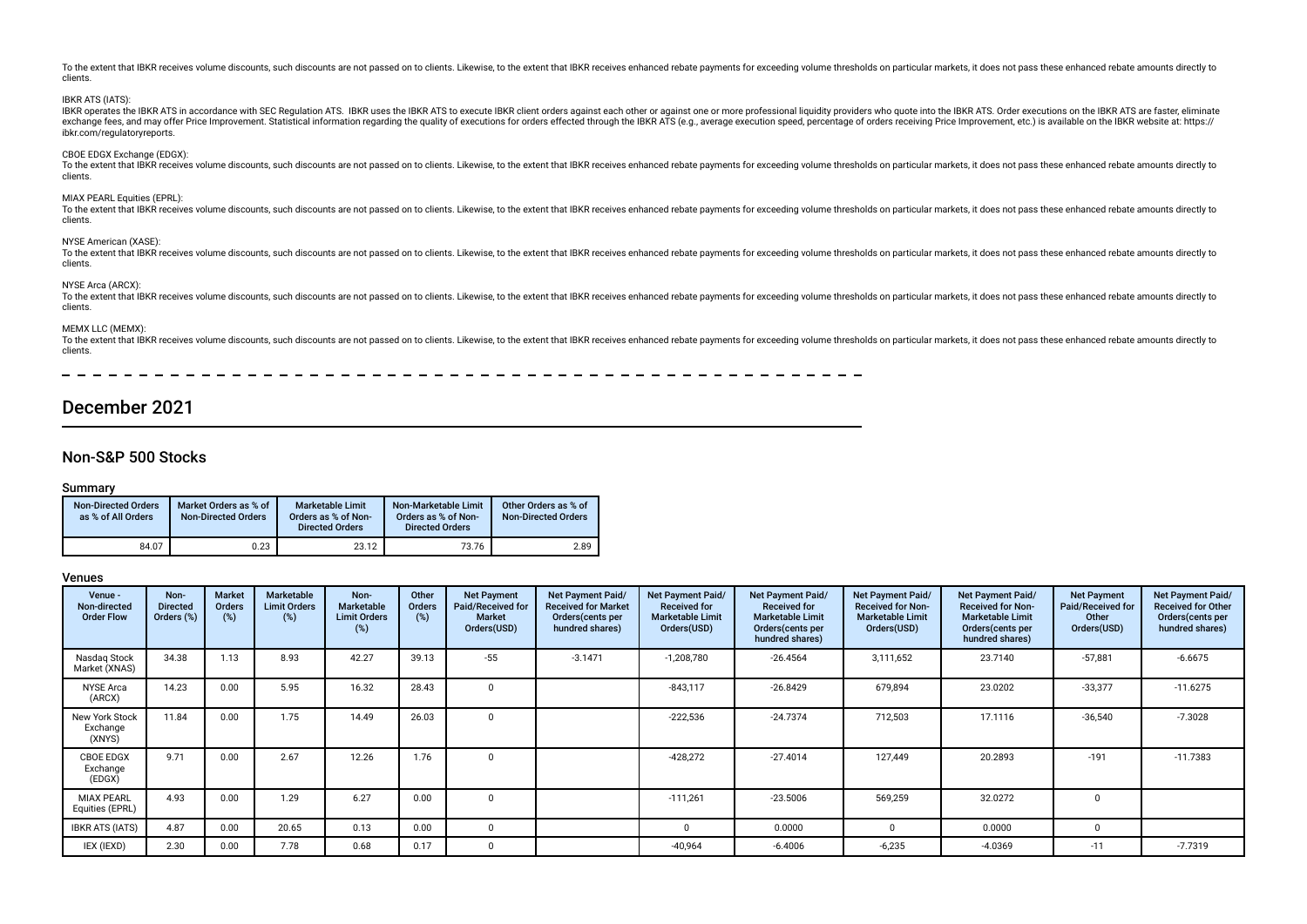| Venue -<br>Non-directed<br><b>Order Flow</b>   | Non-<br><b>Directed</b><br>Orders (%) | Market<br><b>Orders</b><br>(%) | Marketable<br><b>Limit Orders</b><br>(%) | Non-<br><b>Marketable</b><br><b>Limit Orders</b><br>(%) | Other<br><b>Orders</b><br>(%) | <b>Net Payment</b><br>Paid/Received for<br><b>Market</b><br>Orders(USD) | Net Payment Paid/<br><b>Received for Market</b><br>Orders (cents per<br>hundred shares) | Net Payment Paid/<br><b>Received for</b><br><b>Marketable Limit</b><br>Orders(USD) | Net Payment Paid/<br><b>Received for</b><br><b>Marketable Limit</b><br>Orders (cents per<br>hundred shares) | Net Payment Paid/<br><b>Received for Non-</b><br><b>Marketable Limit</b><br>Orders(USD) | Net Payment Paid/<br><b>Received for Non-</b><br><b>Marketable Limit</b><br>Orders (cents per<br>hundred shares) | <b>Net Payment</b><br>Paid/Received for<br>Other<br>Orders(USD) | Net Payment Paid/<br><b>Received for Other</b><br>Orders(cents per<br>hundred shares) |
|------------------------------------------------|---------------------------------------|--------------------------------|------------------------------------------|---------------------------------------------------------|-------------------------------|-------------------------------------------------------------------------|-----------------------------------------------------------------------------------------|------------------------------------------------------------------------------------|-------------------------------------------------------------------------------------------------------------|-----------------------------------------------------------------------------------------|------------------------------------------------------------------------------------------------------------------|-----------------------------------------------------------------|---------------------------------------------------------------------------------------|
| <b>NYSE American</b><br>(XASE)                 | 2.18                                  | 0.00                           | 0.64                                     | 2.69                                                    | 1.61                          |                                                                         |                                                                                         | $-74,222$                                                                          | $-23.8381$                                                                                                  | 27,119                                                                                  | 21.1508                                                                                                          | $-2,046$                                                        | $-5.0000$                                                                             |
| <b>MEMX LLC</b><br>(MEMX)                      | 1.96                                  | 0.00                           | 3.60                                     | 1.53                                                    | 0.00                          |                                                                         |                                                                                         | $-477,770$                                                                         | $-26.0340$                                                                                                  | 44,176                                                                                  | 25.5739                                                                                                          |                                                                 |                                                                                       |
| <b>UBS ATS (UBSA)</b>                          | 1.60                                  | 0.00                           | 6.91                                     | 0.00                                                    | 0.00                          |                                                                         |                                                                                         |                                                                                    | 0.0000                                                                                                      |                                                                                         |                                                                                                                  |                                                                 |                                                                                       |
| Citadel<br>Securities<br>"PRO" (CDRG)          | 1.58                                  | 0.00                           | 6.83                                     | 0.00                                                    | 0.00                          |                                                                         |                                                                                         |                                                                                    | 0.0000                                                                                                      |                                                                                         |                                                                                                                  |                                                                 |                                                                                       |
| <b>HRT</b> Execution<br>Services LLC<br>(HRTX) | 1.52                                  | 0.00                           | 6.60                                     | 0.00                                                    | 0.00                          |                                                                         |                                                                                         |                                                                                    | 0.0000                                                                                                      |                                                                                         |                                                                                                                  |                                                                 |                                                                                       |

# Nasdaq Stock Market (XNAS):

To the extent that IBKR receives volume discounts, such discounts are not passed on to clients. Likewise, to the extent that IBKR receives enhanced rebate payments for exceeding volume thresholds on particular markets, it clients.

#### NYSE Arca (ARCX):

To the extent that IBKR receives volume discounts, such discounts are not passed on to clients. Likewise, to the extent that IBKR receives enhanced rebate payments for exceeding volume thresholds on particular markets, it clients.

### New York Stock Exchange (XNYS):

To the extent that IBKR receives volume discounts, such discounts are not passed on to clients. Likewise, to the extent that IBKR receives enhanced rebate payments for exceeding volume thresholds on particular markets, it clients.

### CBOE EDGX Exchange (EDGX):

To the extent that IBKR receives volume discounts, such discounts are not passed on to clients. Likewise, to the extent that IBKR receives enhanced rebate payments for exceeding volume thresholds on particular markets, it clients.

### MIAX PEARL Equities (EPRL):

To the extent that IBKR receives volume discounts, such discounts are not passed on to clients. Likewise, to the extent that IBKR receives ephanced rebate payments for exceeding volume thresholds on particular markets, it clients.

### IBKR ATS (IATS):

IBKR operates the IBKR ATS in accordance with SEC Regulation ATS. IBKR uses the IBKR ATS to execute IBKR client orders against each other or against one or more professional liguidity providers who guote into the IBKR ATS. exchange fees, and may offer Price Improvement, Statistical information regarding the quality of executions for orders effected through the IBKR ATS (e.g., average execution speed, percentage of orders receiving Price Impr ibkr.com/regulatoryreports.

#### IEX (IEXD):

To the extent that IBKR receives volume discounts, such discounts are not passed on to clients. Likewise, to the extent that IBKR receives enhanced rebate payments for exceeding volume thresholds on particular markets, it clients.

### NYSE American (XASE):

To the extent that IBKR receives volume discounts, such discounts are not passed on to clients. Likewise, to the extent that IBKR receives enhanced rebate payments for exceeding volume thresholds on particular markets, it clients.

### MEMX LLC (MEMX):

To the extent that IBKR receives volume discounts, such discounts are not passed on to clients. Likewise, to the extent that IBKR receives enhanced rebate payments for exceeding volume thresholds on particular markets, it clients.

# December 2021

# **Options**

Summary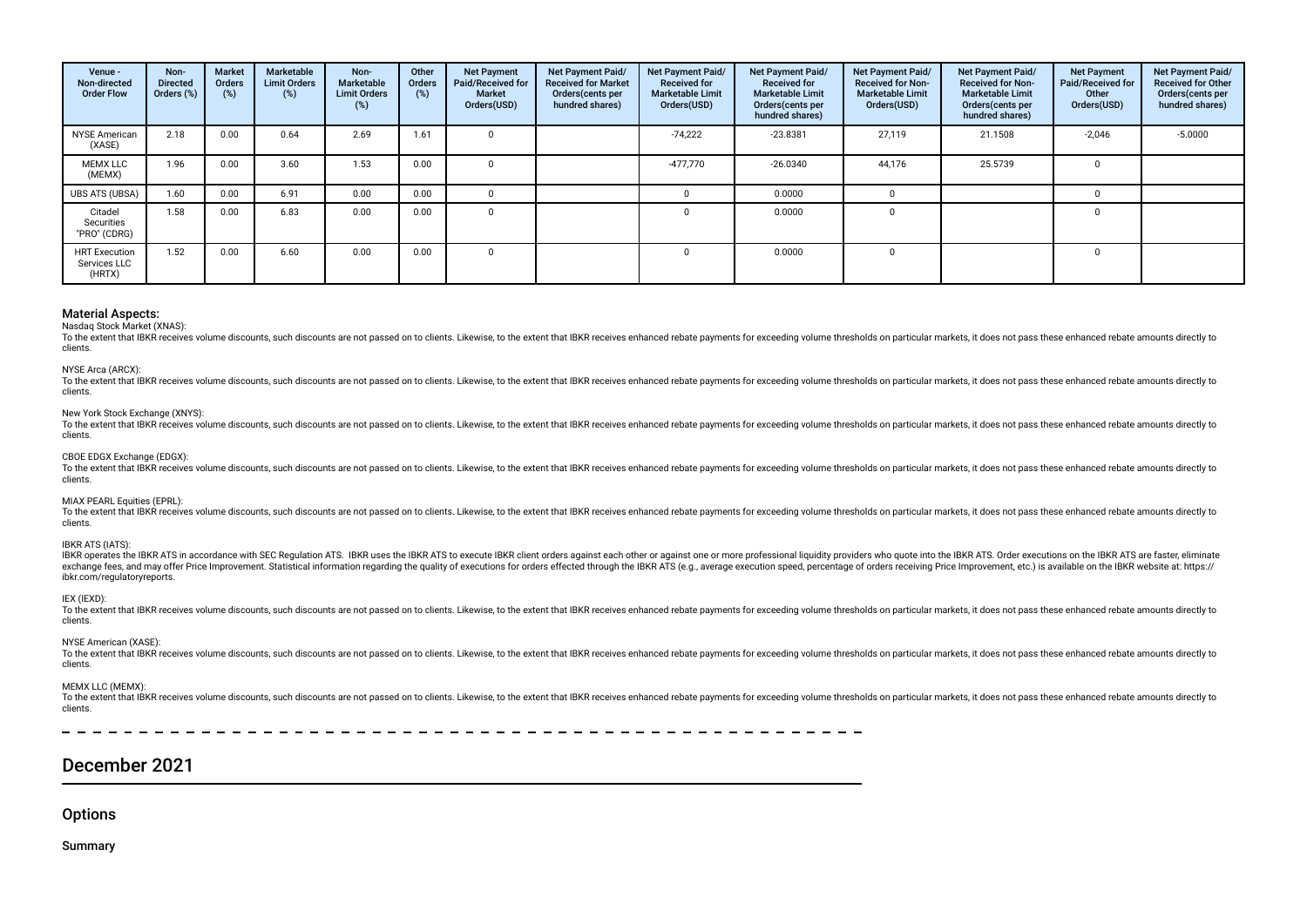| <b>Non-Directed Orders</b><br>as % of All Orders | Market Orders as % of<br><b>Non-Directed Orders</b> | Marketable Limit<br>Orders as % of Non-<br><b>Directed Orders</b> | Non-Marketable Limit<br>Orders as % of Non-<br><b>Directed Orders</b> | Other Orders as % of<br><b>Non-Directed Orders</b> |
|--------------------------------------------------|-----------------------------------------------------|-------------------------------------------------------------------|-----------------------------------------------------------------------|----------------------------------------------------|
| 99.85                                            | 0.08                                                | 7.46                                                              | 43.59                                                                 | 48.87                                              |

| ш<br>٦ |  |
|--------|--|
|--------|--|

| Venue -<br>Non-directed<br><b>Order Flow</b>          | Non-<br><b>Directed</b><br>Orders (%) | <b>Market</b><br>Orders<br>$(\%)$ | Marketable<br><b>Limit Orders</b><br>(%) | Non-<br>Marketable<br><b>Limit Orders</b><br>$(\%)$ | Other<br>Orders<br>$(\%)$ | <b>Net Payment</b><br>Paid/Received for<br><b>Market</b><br>Orders(USD) | Net Payment Paid/<br><b>Received for Market</b><br>Orders (cents per<br>hundred shares) | Net Payment Paid/<br><b>Received for</b><br><b>Marketable Limit</b><br>Orders(USD) | Net Payment Paid/<br><b>Received for</b><br><b>Marketable Limit</b><br>Orders(cents per<br>hundred shares) | Net Payment Paid/<br><b>Received for Non-</b><br><b>Marketable Limit</b><br>Orders(USD) | Net Payment Paid/<br><b>Received for Non-</b><br><b>Marketable Limit</b><br>Orders(cents per<br>hundred shares) | <b>Net Payment</b><br>Paid/Received for<br>Other<br>Orders(USD) | Net Payment Paid/<br><b>Received for Other</b><br>Orders(cents per<br>hundred shares) |
|-------------------------------------------------------|---------------------------------------|-----------------------------------|------------------------------------------|-----------------------------------------------------|---------------------------|-------------------------------------------------------------------------|-----------------------------------------------------------------------------------------|------------------------------------------------------------------------------------|------------------------------------------------------------------------------------------------------------|-----------------------------------------------------------------------------------------|-----------------------------------------------------------------------------------------------------------------|-----------------------------------------------------------------|---------------------------------------------------------------------------------------|
| <b>NYSE Arca</b><br>Options<br>(ARCO)                 | 14.69                                 | 37.88                             | 5.98                                     | 20.35                                               | 10.93                     | 1,764                                                                   | 14.4825                                                                                 | $-594,970$                                                                         | $-54.5565$                                                                                                 | 1,202,957                                                                               | 59.0816                                                                                                         | 911,283                                                         | 41.5220                                                                               |
| CBOE C2<br>Exchange<br>(C20X)                         | 14.27                                 | 8.15                              | 3.62                                     | 7.38                                                | 22.06                     | 2,357                                                                   | 38.8932                                                                                 | $-670,526$                                                                         | $-41.6354$                                                                                                 | 709,903                                                                                 | 40.1100                                                                                                         | 753,191                                                         | 29.9697                                                                               |
| Chicago<br><b>Board Options</b><br>Exchange<br>(XCBO) | 14.22                                 | 7.94                              | 8.51                                     | 18.87                                               | 10.96                     | $-386$                                                                  | $-23.7141$                                                                              | 1,422,602                                                                          | 95.1427                                                                                                    | $-68,049$                                                                               | $-1.5363$                                                                                                       | $-1,254,302$                                                    | $-30.6993$                                                                            |
| <b>MIAX Emerald</b><br>Exchange<br>(EMLD)             | 12.23                                 | 3.47                              | 2.43                                     | 12.53                                               | 13.47                     | 560                                                                     | 39.3629                                                                                 | $-130,742$                                                                         | $-35.0847$                                                                                                 | 1,642,151                                                                               | 43.0421                                                                                                         | 533,512                                                         | 27.5755                                                                               |
| Nasdag<br>Options<br>Market<br>(XNDQ)                 | 10.32                                 | 0.00                              | 6.15                                     | 22.61                                               | 0.00                      | $\mathbf{0}$                                                            |                                                                                         | $-860,413$                                                                         | $-42.0927$                                                                                                 | 1,908,788                                                                               | 47.8868                                                                                                         | $\mathbf 0$                                                     |                                                                                       |
| Cboe EDGX<br>Options<br>Exchange<br>(EDGO)            | 9.89                                  | 0.00                              | 5.78                                     | 4.79                                                | 15.09                     | $\Omega$                                                                |                                                                                         | 1,092,360                                                                          | 106.0141                                                                                                   | 347,222                                                                                 | 13.0375                                                                                                         | 1,030,150                                                       | 49.4980                                                                               |
| Nasdag ISE<br>(XISX)                                  | 7.46                                  | 24.45                             | 3.74                                     | 0.97                                                | 13.79                     | $-513$                                                                  | $-4.7044$                                                                               | $-57,807$                                                                          | $-9.2542$                                                                                                  | 119,096                                                                                 | 79.4360                                                                                                         | 626,786                                                         | 36.1400                                                                               |
| Nasdag PHLX<br>(XPHL)                                 | 6.54                                  | 2.47                              | 4.01                                     | 0.52                                                | 12.30                     | -0                                                                      | $-0.1124$                                                                               | 793,140                                                                            | 63.3070                                                                                                    | 3,711                                                                                   | 3.2333                                                                                                          | $-1,136$                                                        | $-0.0837$                                                                             |
| Nasdaq MRX<br>(MCRY)                                  | 2.80                                  | 0.00                              | 33.32                                    | 0.06                                                | 0.60                      | $\mathbf{0}$                                                            |                                                                                         | 1,633,850                                                                          | 33.1570                                                                                                    | 13,344                                                                                  | 28.7423                                                                                                         | 301,431                                                         | 25.9852                                                                               |

NYSE Arca Options (ARCO):

To the extent that IBKR receives volume discounts, such discounts are not passed on to clients. Likewise, to the extent that IBKR receives enhanced rebate payments for exceeding volume thresholds on particular markets, it clients.

# CBOE C2 Exchange (C2OX):

To the extent that IBKR receives volume discounts, such discounts are not passed on to clients. Likewise, to the extent that IBKR receives enhanced rebate payments for exceeding volume thresholds on particular markets, it clients.

# Chicago Board Options Exchange (XCBO):

To the extent that IBKR receives volume discounts, such discounts are not passed on to clients. Likewise, to the extent that IBKR receives enhanced rebate payments for exceeding volume thresholds on particular markets, it clients.

### MIAX Emerald Exchange (EMLD):

To the extent that IBKR receives volume discounts, such discounts are not passed on to clients. Likewise, to the extent that IBKR receives enhanced rebate payments for exceeding volume thresholds on particular markets, it clients.

# Nasdaq Options Market (XNDQ):

To the extent that IBKR receives volume discounts, such discounts are not passed on to clients. Likewise, to the extent that IBKR receives enhanced rebate payments for exceeding volume thresholds on particular markets, it clients.

# Cboe EDGX Options Exchange (EDGO):

To the extent that lBKR receives volume discounts, such discounts are not passed on to clients. Likewise, to the extent that IBKR receives enhanced rebate payments for exceeding volume thresholds on particular markets, it